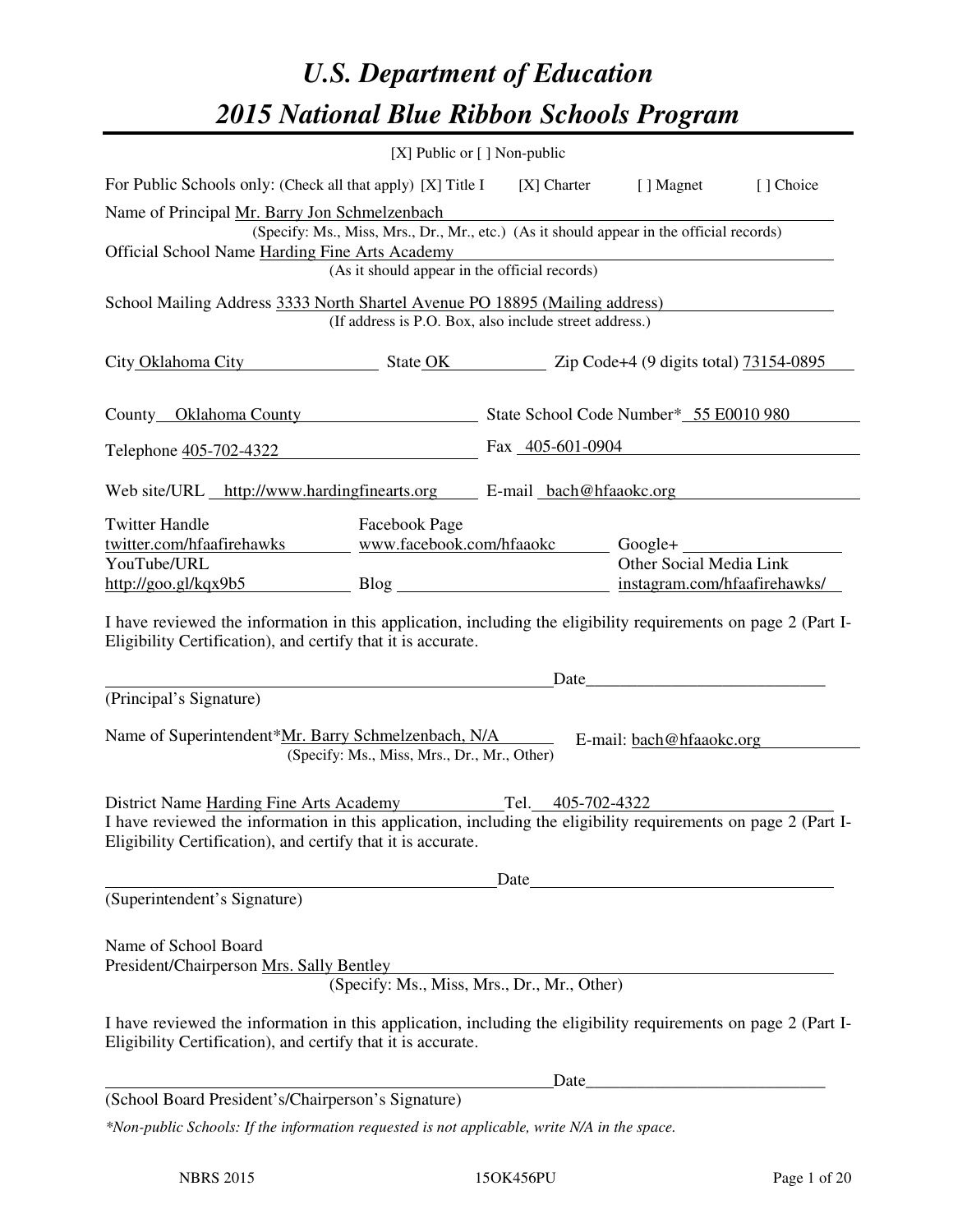#### **Include this page in the school's application as page 2.**

The signatures on the first page of this application (cover page) certify that each of the statements below, concerning the school's eligibility and compliance with U.S. Department of Education and National Blue Ribbon Schools requirements, are true and correct.

- 1. The school configuration includes one or more of grades K-12. (Schools on the same campus with one principal, even a K-12 school, must apply as an entire school.)
- 2. The school has made its Annual Measurable Objectives (AMOs) or Adequate Yearly Progress (AYP) each year for the past two years and has not been identified by the state as "persistently dangerous" within the last two years.
- 3. To meet final eligibility, a public school must meet the state's AMOs or AYP requirements in the 2014-2015 school year and be certified by the state representative. Any status appeals must be resolved at least two weeks before the awards ceremony for the school to receive the award.
- 4. If the school includes grades 7 or higher, the school must have foreign language as a part of its curriculum.
- 5. The school has been in existence for five full years, that is, from at least September 2009 and each tested grade must have been part of the school for the past three years.
- 6. The nominated school has not received the National Blue Ribbon Schools award in the past five years: 2010, 2011, 2012, 2013, or 2014.
- 7. The nominated school has no history of testing irregularities, nor have charges of irregularities been brought against the school at the time of nomination. The U.S. Department of Education reserves the right to disqualify a school's application and/or rescind a school's award if irregularities are later discovered and proven by the state.
- 8. The nominated school or district is not refusing Office of Civil Rights (OCR) access to information necessary to investigate a civil rights complaint or to conduct a district-wide compliance review.
- 9. The OCR has not issued a violation letter of findings to the school district concluding that the nominated school or the district as a whole has violated one or more of the civil rights statutes. A violation letter of findings will not be considered outstanding if OCR has accepted a corrective action plan from the district to remedy the violation.
- 10. The U.S. Department of Justice does not have a pending suit alleging that the nominated school or the school district as a whole has violated one or more of the civil rights statutes or the Constitution's equal protection clause.
- 11. There are no findings of violations of the Individuals with Disabilities Education Act in a U.S. Department of Education monitoring report that apply to the school or school district in question; or if there are such findings, the state or district has corrected, or agreed to correct, the findings.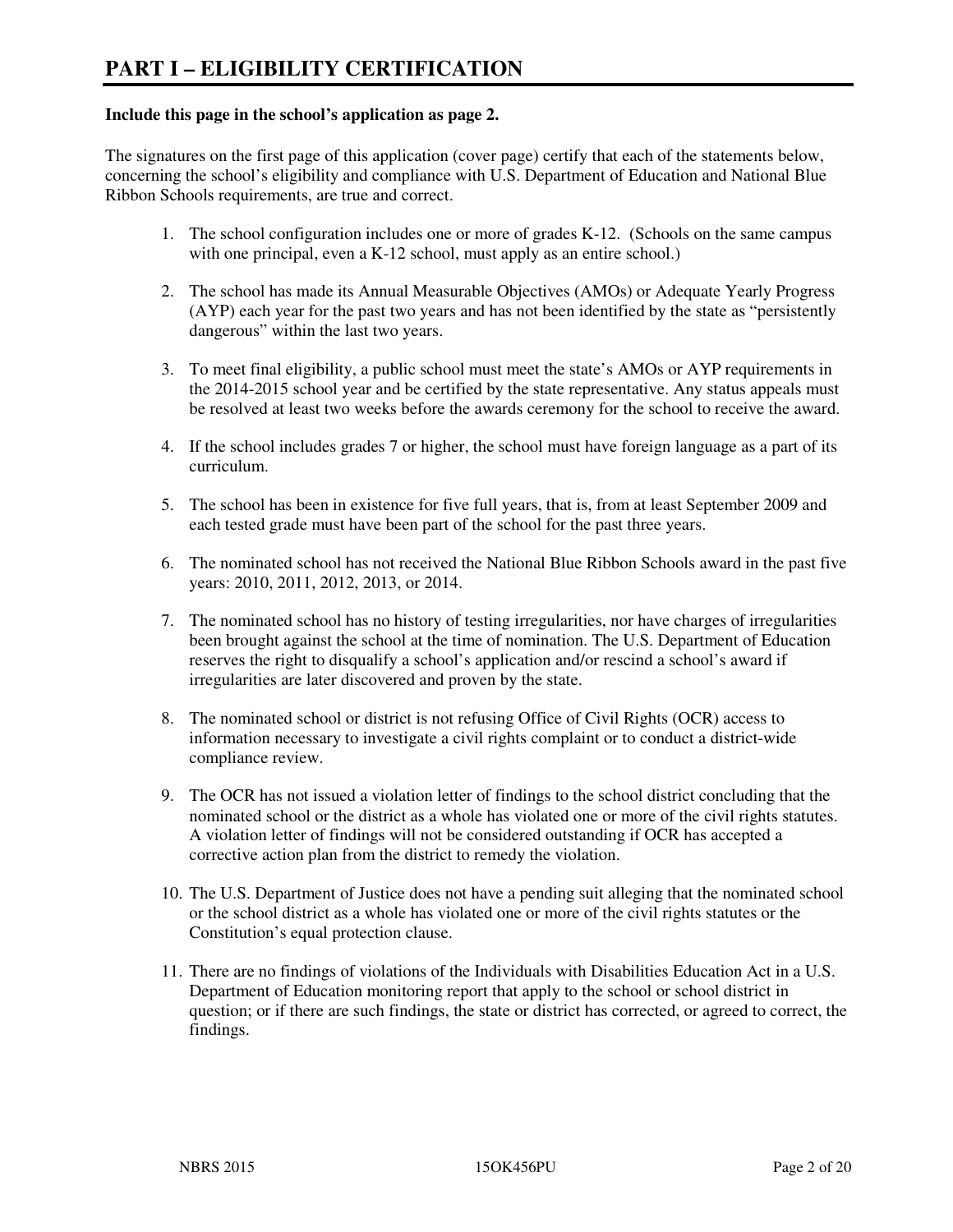# **PART II - DEMOGRAPHIC DATA**

#### **All data are the most recent year available.**

**DISTRICT** (Question 1 is not applicable to non-public schools)

| -1. | Number of schools in the district<br>(per district designation): | $\underline{0}$ Elementary schools (includes K-8)<br>0 Middle/Junior high schools |
|-----|------------------------------------------------------------------|-----------------------------------------------------------------------------------|
|     |                                                                  | 1 High schools                                                                    |
|     |                                                                  | $0 K-12$ schools                                                                  |

1 TOTAL

**SCHOOL** (To be completed by all schools)

- 2. Category that best describes the area where the school is located:
	- [X] Urban or large central city
	- [ ] Suburban with characteristics typical of an urban area
	- [ ] Suburban
	- [ ] Small city or town in a rural area
	- [ ] Rural
- 3. 1 Number of years the principal has been in her/his position at this school.
- 4. Number of students as of October 1 enrolled at each grade level or its equivalent in applying school:

| Grade                           | # of         | # of Females | <b>Grade Total</b> |
|---------------------------------|--------------|--------------|--------------------|
|                                 | <b>Males</b> |              |                    |
| <b>PreK</b>                     | 0            | $\theta$     | $\theta$           |
| K                               | 0            | 0            | 0                  |
| 1                               | 0            | 0            | 0                  |
| $\mathbf{2}$                    | 0            | 0            | 0                  |
| 3                               | 0            | 0            | 0                  |
| 4                               | 0            | 0            | 0                  |
| 5                               | 0            | 0            | $\theta$           |
| 6                               | 0            | 0            | 0                  |
| 7                               | 0            | 0            | 0                  |
| 8                               | 0            | 0            | 0                  |
| 9                               | 41           | 55           | 96                 |
| 10                              | 37           | 60           | 97                 |
| 11                              | 30           | 54           | 84                 |
| 12                              | 27           | 56           | 83                 |
| <b>Total</b><br><b>Students</b> | 135          | 225          | 360                |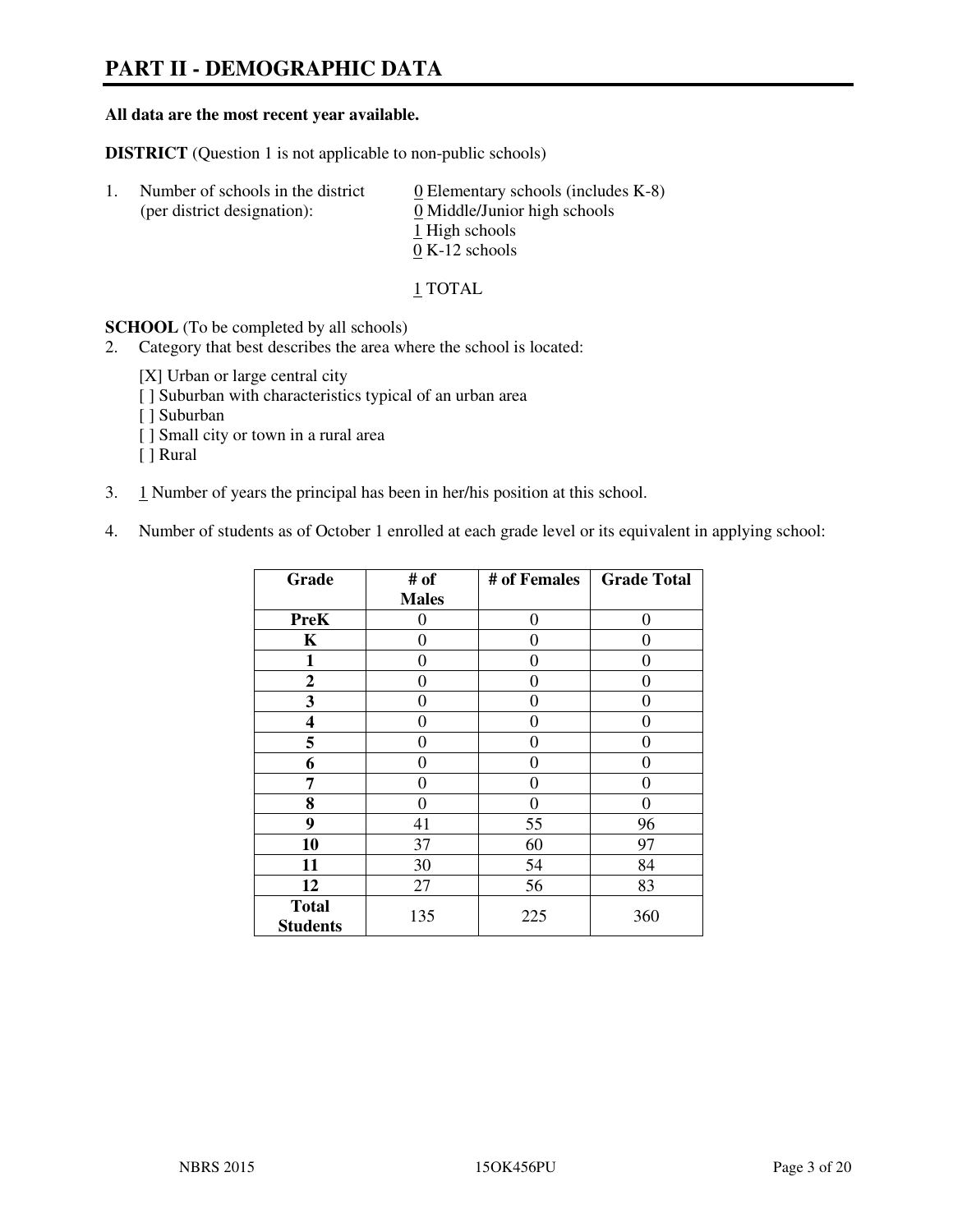the school:  $4\%$  Asian

5. Racial/ethnic composition of  $\frac{6}{9}$ % American Indian or Alaska Native 26 % Black or African American 17 % Hispanic or Latino 0 % Native Hawaiian or Other Pacific Islander 41 % White 6 % Two or more races **100 % Total** 

(Only these seven standard categories should be used to report the racial/ethnic composition of your school. The Final Guidance on Maintaining, Collecting, and Reporting Racial and Ethnic Data to the U.S. Department of Education published in the October 19, 2007 *Federal Register* provides definitions for each of the seven categories.)

6. Student turnover, or mobility rate, during the 2013 - 2014 year: 5%

This rate should be calculated using the grid below. The answer to (6) is the mobility rate.

| <b>Steps For Determining Mobility Rate</b>         | Answer                      |  |
|----------------------------------------------------|-----------------------------|--|
| $(1)$ Number of students who transferred to        |                             |  |
| the school after October 1, 2013 until the         | $\mathcal{D}_{\mathcal{L}}$ |  |
| end of the school year                             |                             |  |
| (2) Number of students who transferred             |                             |  |
| <i>from</i> the school after October 1, 2013 until | 14                          |  |
| the end of the school year                         |                             |  |
| (3) Total of all transferred students [sum of      | 16                          |  |
| rows $(1)$ and $(2)$ ]                             |                             |  |
| (4) Total number of students in the school as      | 350                         |  |
| of October 1                                       |                             |  |
| $(5)$ Total transferred students in row $(3)$      |                             |  |
| divided by total students in row (4)               | 0.046                       |  |
| $(6)$ Amount in row $(5)$ multiplied by 100        | 5                           |  |

7. English Language Learners (ELL) in the school: 1 %

3 Total number ELL

Number of non-English languages represented: 5 Specify non-English languages: Karen, Spanish, Burmese, Vietnamese, Malaysian

8. Students eligible for free/reduced-priced meals:  $56\%$ Total number students who qualify: 202

## **Information for Public Schools Only - Data Provided by the State**

The state has reported that  $56\%$  of the students enrolled in this school are from low income or disadvantaged families based on the following subgroup(s): Students eligible for free/reduced-priced meals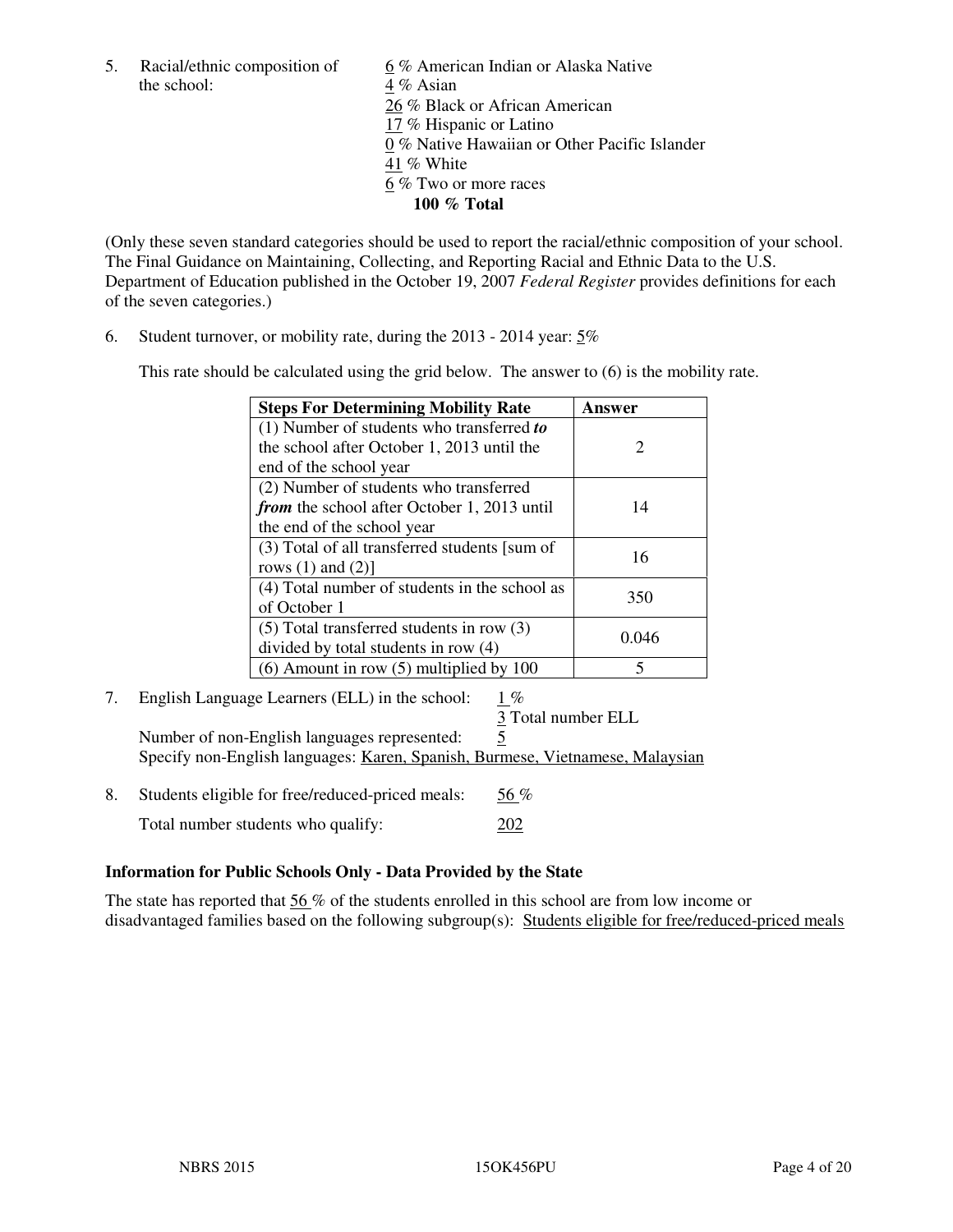9. Students receiving special education services:  $\frac{7}{6}$ 

24 Total number of students served

Indicate below the number of students with disabilities according to conditions designated in the Individuals with Disabilities Education Act. Do not add additional categories.

| 0 Autism                           | 0 Orthopedic Impairment                 |
|------------------------------------|-----------------------------------------|
| 0 Deafness                         | 10 Other Health Impaired                |
| 0 Deaf-Blindness                   | 11 Specific Learning Disability         |
| 0 Emotional Disturbance            | 1 Speech or Language Impairment         |
| $\underline{0}$ Hearing Impairment | 0 Traumatic Brain Injury                |
| 0 Mental Retardation               | 0 Visual Impairment Including Blindness |
| 2 Multiple Disabilities            | 0 Developmentally Delayed               |
|                                    |                                         |

10. Use Full-Time Equivalents (FTEs), rounded to nearest whole numeral, to indicate the number of personnel in each of the categories below:

|                                       | <b>Number of Staff</b> |
|---------------------------------------|------------------------|
| Administrators                        | 3                      |
| Classroom teachers                    | 22                     |
| Resource teachers/specialists         |                        |
| e.g., reading, math, science, special |                        |
| education, enrichment, technology,    |                        |
| art, music, physical education, etc.  |                        |
| Paraprofessionals                     |                        |
| Student support personnel             |                        |
| e.g., guidance counselors, behavior   |                        |
| interventionists, mental/physical     |                        |
| health service providers,             | 2                      |
| psychologists, family engagement      |                        |
| liaisons, career/college attainment   |                        |
| coaches, etc.                         |                        |
|                                       |                        |

11. Average student-classroom teacher ratio, that is, the number of students in the school divided by the FTE of classroom teachers, e.g.,  $22:1$  16:1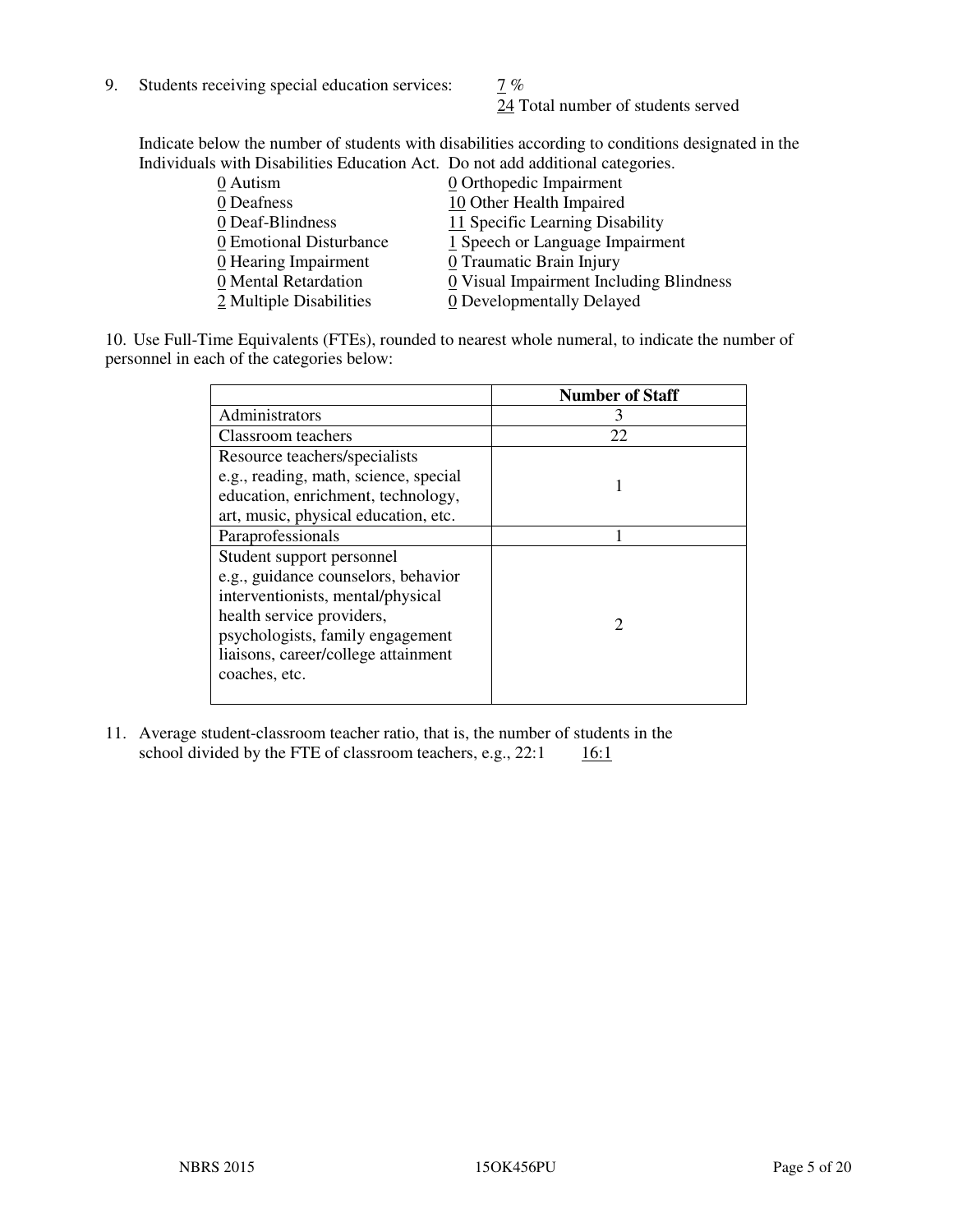12. Show daily student attendance rates. Only high schools need to supply yearly graduation rates.

| <b>Required Information</b> | 2013-2014 | 2012-2013 | 2011-2012 | 2010-2011 | 2009-2010 |
|-----------------------------|-----------|-----------|-----------|-----------|-----------|
| Daily student attendance    | 95%       | 94%       | 94%       | 94%       | 92%       |
| High school graduation rate | 96%       | $.00\%$   | 98%       | 100%      | 95%       |

#### 13. **For schools ending in grade 12 (high schools)**

Show percentages to indicate the post-secondary status of students who graduated in Spring 2014

| <b>Post-Secondary Status</b>                  |       |
|-----------------------------------------------|-------|
| Graduating class size                         | 76    |
| Enrolled in a 4-year college or university    | 63%   |
| Enrolled in a community college               | 28%   |
| Enrolled in career/technical training program | 4%    |
| Found employment                              | 4%    |
| Joined the military or other public service   | $1\%$ |
| Other                                         | 0/    |

14. Indicate whether your school has previously received a National Blue Ribbon Schools award. Yes No X

If yes, select the year in which your school received the award.

15. Please summarize your school mission in 25 words or less: Preparing students for college in an academically challenging, arts-integrated environment.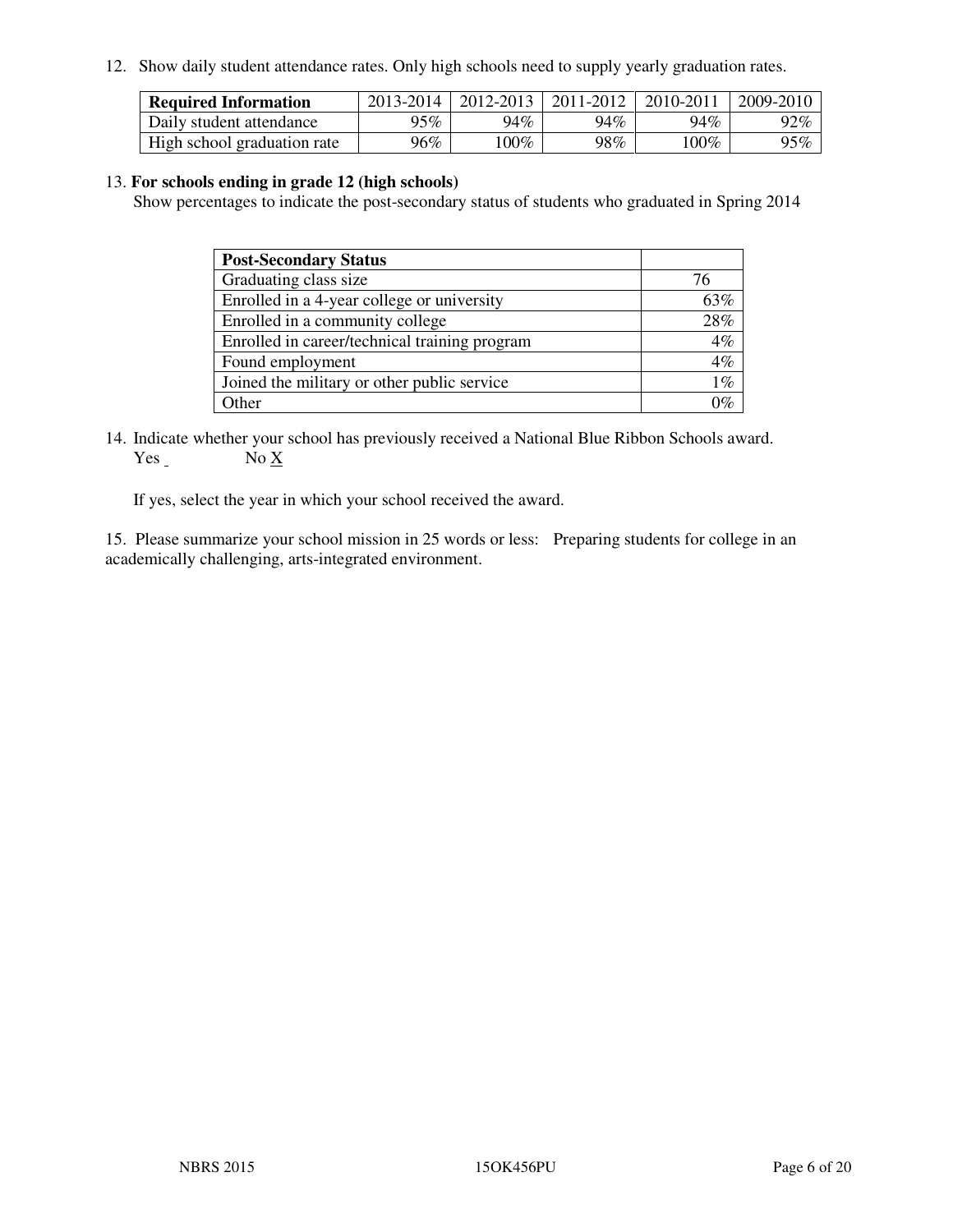# **PART III – SUMMARY**

Harding Fine Arts Academy was founded in 2005 by visionary community leaders who believed a truly transformative education should draw from the full breadth of human experience. Harding provides a free, public education that effectively combines arts and academics to advance student achievement in all areas. The mission, vision and purpose of HFAA is unmistakably a comprehensive liberal arts education that gives the same footing to the arts as it does to academics, with high expectations for both. It is through this lens that founders focused on a mission to "prepare students for college in an academically challenging, artsintegrated environment."

Over the past nine years Harding has emerged from a fledgling startup with only 65 freshmen and a skeleton staff and to over 350 students 9th-12th and a faculty of almost 25 full-time teachers,. HFAA is a nonselective public charter school with enrollment open to all students in the Oklahoma City School District. The school's unique approach and success generated such demand that Harding held its first lottery in March of 2012 and has maintained a wait list ever since.

Located near the heart of downtown Oklahoma City, HFAA serves a highly diverse metropolitan area of 1.3 million with a student body that closely mirrors city demographics. As a Title I school. 56% of our population currently qualifies for free or reduced meals, and students of color represent 57% of those in the classroom. Additionally, our Special Education program has identified and supports approximately 7% of our students, and 24% of our population is recognized as Gifted & Talented. Many of HFAA's students are potentially first generation college students, and it's not uncommon to be a first generation high school graduate.

There are many reasons for Harding's success at meeting the needs of its students, but arguably its culture and approach to curriculum are the two most powerful. Our teachers and leadership believe every student has great potential and we strive to foster a culture of high expectations while providing supports for students and families focused on their needs as individuals. We understand that education is not preparation for life; education is life itself. HFAA strives to connect our students' passions with their pursuits, and as the state's first Oklahoma A+ demonstration school, HFAA is uniquely committed to exemplify the OKA+ Essentials framework: Arts-Integration, Curriculum, Experiential Learning, Multiple Learning Pathways, Enriched Assessment, Collaboration, Infrastructure, and Climate. HFAA seeks to recognize the genius in each student and it is this approach that encourages and challenges all students to develop their full potential.

Navigating high school and transitioning to adulthood is not an easy task. From the moment a student enrolls they are assigned to a faculty advisor for all four years with whom they meet twice each week. Harding provides after-school tutoring every day through teachers and NHS peer-tutoring. The school runs a missing assignment report each week and provides an academic intervention on Fridays to help support the completion of assignments and subject mastery. Harding's Parent Liaison connects weekly with struggling students and their parents to help keep students on task, identify non-curricular issues affecting achievement, and help students build personal resilience. Additionally, HFAA hosts a series of grade-specific evenings throughout the year to inform and support parents.

To prepare our students for life beyond our walls, seniors are enrolled in a Capstone course designed to navigate students in their post-secondary search. In this class seniors research and apply to colleges/universities, meet with representatives, and travel to various campuses. Students and parents review and submit the Free Application for Federal Student Aid (FAFSA) and learn about and apply for scholarship opportunities. During the spring semester, seniors take a comprehensive financial literacy class to help prepare them for independent living. The culmination of this class is a student-led, community service project each senior plans, executes, and then presents to a faculty panel.

Harding's mission to develop students for the challenges of college begin in the classroom. Reading, writing, and critical thinking are emphasized across the curriculum. We offer fourteen AP/preAP courses and eight advanced visual/performing arts classes to challenge students. With over 80 electives from which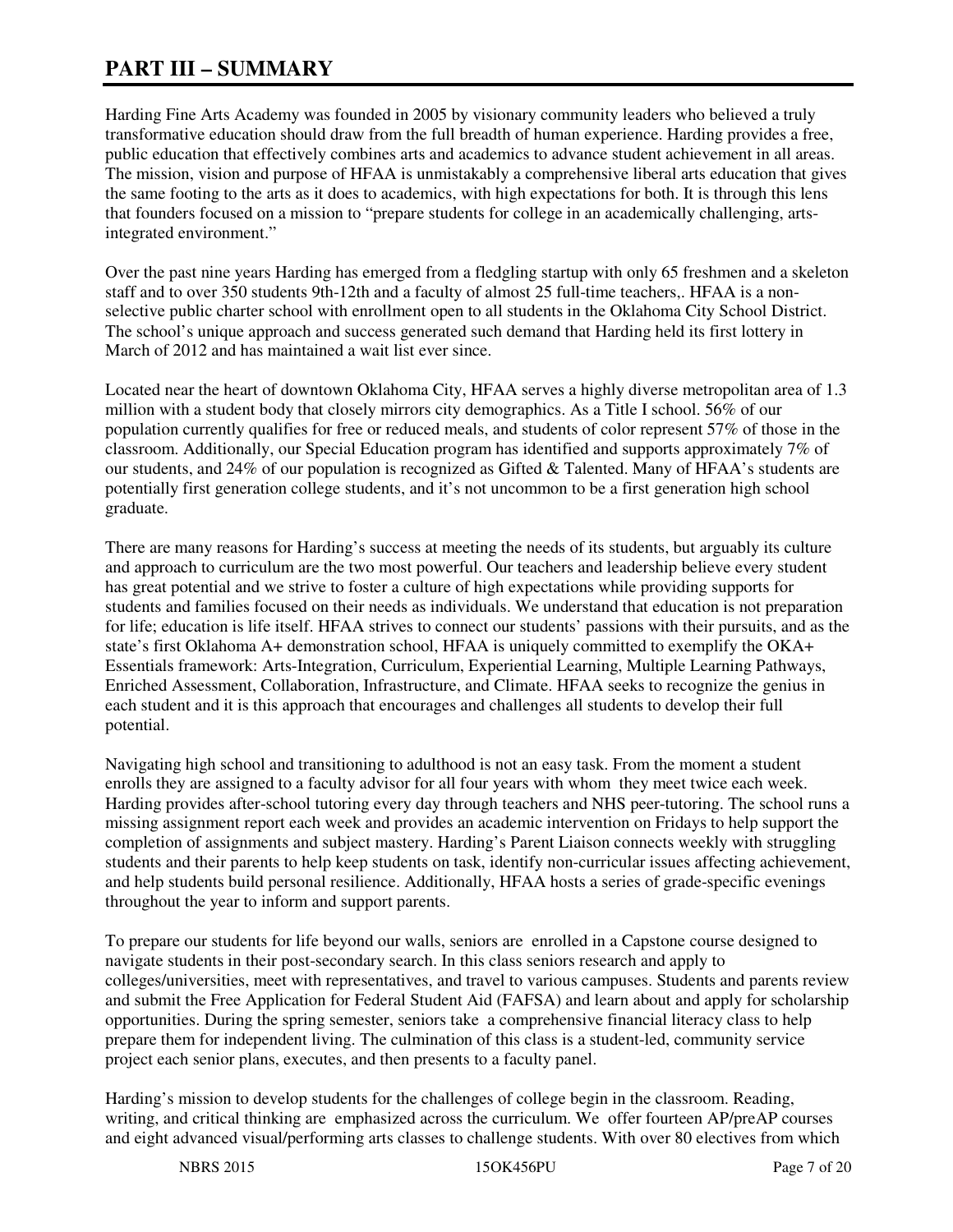to choose, students can grow academically, artistically, and physically through classes from Martial Arts to Photography, or Modern Dance to Creative Writing. Not only do students in our programs continually achieve at high levels, they gain personal confidence and grow socially and culturally by putting their skills into practice in their own community. HFAA students and parents provide over 10,000 community service hours per year to local organizations.

Harding has grown tremendously in its arts, academics and achievements. A focus on continual improvement has seen the school's state assessment grow from a "B+" in 2011-12 to an "A" in 2012-13, and an "A+" for 2013-14. Most notable has been HFAA's Bottom Quartile Student Growth, which represents the growth rate of students who came to the school already struggling. Now in its tenth year, HFAA has become not only one of the highest achieving high schools in Oklahoma City, but it has also been named by US News & World Report as one of the top ten high schools in the state. Most importantly, however, are the individual successes of our students. HFAA's innovative curriculum and ongoing commitment merges to develop all students to their full potential through high expectations, research-based innovations, and a highquality, creative faculty.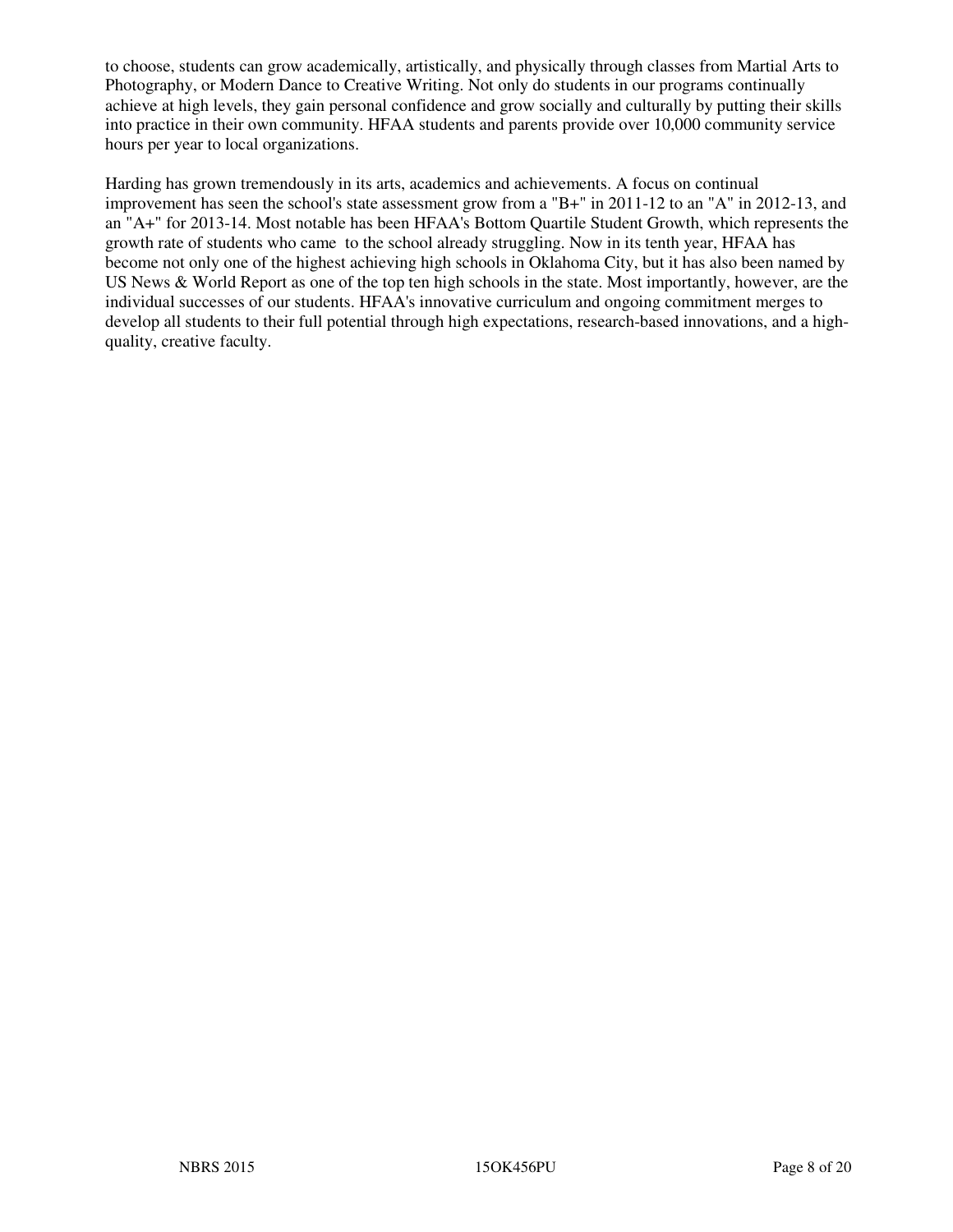# **1. Core Curriculum:**

Harding Fine Arts Academy's unique curriculum and instructional methods are key to our students' success. By merging the arts and academics, HFAA has created an engaging educational atmosphere which promotes critical thinking and problem-based learning. This approach resonates with the creative learner and provides an academic environment for students who are bored with traditional methodology. By challenging students to demonstrate what they have learned in a variety of ways, students explore the curriculum at a deeper level and have greater retention. Throughout all classes, HFAA places an emphasis on reading, writing, vocabulary expansion, and critical thinking.

Harding exceeds state graduation requirements with 24 credits required for graduation, which includes: 4 years of English, and a minimum of 3 years math, 3 years science, 3 years social studies, and 6 credits in the arts. In addition all students must have at least 2 years of the same foreign language or computer applications and one additional core credit. All classes meet and exceed the standards most closely associated with the course: Oklahoma PASS standards as measured by End of Instruction tests, the College Board AP Curriculum Standards as measured by student success on AP exams, and the ACT National Standards as measured by outcomes of the test.

HFAA's English department offers four on-level courses, one Pre-AP course, two AP courses, and several language arts electives. HFAA's language arts teachers infuse their curriculum with a wide variety of literary genres to teach the necessary comprehension and analysis skills required for success at each grade level and in college. Students learn how to identify scholarly sources and write both expository and argumentative research essays with increasing complexity and rigor. Unique features of the curriculum include arts-integrated activities such as artistic interpretations of characters from literature, cross-curricular collaboration such as a lesson analyzing the behavior of SS officers during WWII while reading Holocaust literature and studying a psychological obedience experiment, and real world applications such as drawing parallels between themes in Frankenstein and stem cell research, genetically modified food, and abortion/reproductive rights issues.

The courses offered in mathematics are Algebra I, Geometry, Pre-AP Geometry, Algebra II, Pre-AP Algebra II, Trigonometry, Pre-Calculus, AP Calculus, and AP Statistics. The goals of the math department are relevance through real-world application, equipping students with essential critical thinking skills, and preparing students for college mathematics. Unique features of the curriculum are arts-integration projects such as the Sinusoidal Art project in trigonometry, instruction through daily use of the theory of Multiple Intelligences, and project-based learning where students complete projects that relate math to the real world. Students also maintain an interactive notebook which enables them to be creative, organized thinkers and serves as a reference book while studying for the ACT/SAT or taking math classes in college.

Our social studies curriculum focuses not only on the study of history, but also on furthering student knowledge of concepts like culture, environments, and the development of society throughout time. In history classes, students are presented with concepts and events that define particular eras, while studying major leaders and groups. Students analyze events through political, social, and economic lenses to fully gain a deeper understanding of their impact on human history and make informed decisions as citizens in the future. In government, economics, geography, and psychology classes, students learn how people work together to solve economic, political, and social problems and learn to apply this knowledge to theoretical situations in the real world. For example, when discussing the Tulsa Race Riots, students were able to relate the topic to events taking place in Ferguson, Missouri. Additionally, classes incorporate arts enhanced and integrated activities such as music from historical periods, creation of original political cartoons, mock trials and senate debates into the curriculum along with a strong focus on writing and vocabulary.

HFAA science curriculum focuses on ensuring that students have a sufficient grasp of the scientific method, and procedural and factual knowledge of the natural world to aid in their creativity and advancement in higher education. Students apply the scientific method to test a hypothesis and regularly incorporate math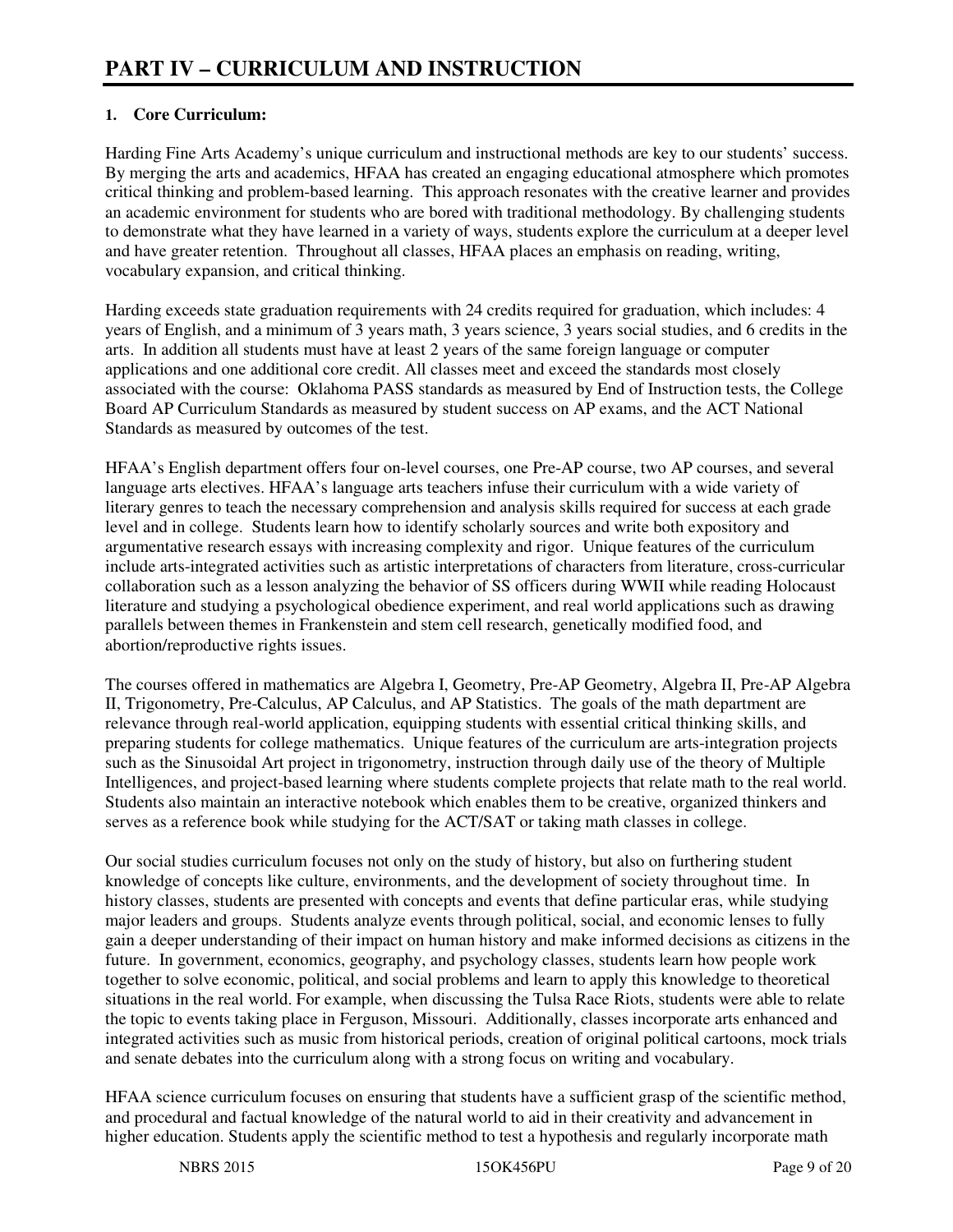skills to calculate scientific properties and extrapolate and explain meaningful conclusions from data. Science classrooms are managed to create a safe and informative environment. In addition to traditional methods, teachers seek to integrate the arts through the use of model-making, animations, and even physically re-enacting the motions of hydrogen bonding between opposite strands of DNA. Students are given multiple options for learning required content and are encouraged and rewarded for asking questions. Online study tutorials and class-specific, teacher-directed group chatrooms provide support for all students. Peer and/or teacher tutoring is also available throughout the week. Independent study projects are developed for students who desire greater challenge.

Harding's curriculum recognizes that students don't come to us as blank slates; they come to us from diverse backgrounds with their own unique set of gifts and challenges. The school's integrated and collaborative approach is able to effectively support students where they struggle while challenging them where they excel. This allows HFAA to meet the academic needs of the individual student while maintaining high expectations and clearly defined, school-wide learning standards to support college and career readiness. Differentiated instruction, enriched formative assessment, advanced coursework, academic intervention, and reading/writing across the curriculum weave together to support academic achievement and to foundationally prepare students for life and their post-secondary pursuits.

## **2. Other Curriculum Areas:**

HFAA's mission is a fusion of the arts and academics, and we are committed to daily arts instruction, experiential learning and a cross-curricular instructional approach. The school offers a phenomenal selection of elective courses in the visual/performing arts and academics, which include advanced offerings in all areas to prepare students for post-secondary studies. As an academic and arts-integrated school we believe in a purposeful approach that includes the essential skills of reading, writing, and critical problem solving skills in all subjects. Through a comprehensive liberal arts education at a high school level we provide students with the opportunity to discover their creative capacity and to develop skills they will take far into their future regardless of their passions.

HFAA provides a rigorous visual arts program, which enables each student to build a sound foundation and to begin developing a personal artistic voice. Classes are offered in Visual Art I - IV, AP Studio Art – Drawing, AP 2D Design, Graphic Design, and Photography I - III. We develop problem-solving skills in visual art by continually challenging students to find creative solutions to classroom assignments. Each assignment, for example, will focus on particular art skills, but will include a creative challenge that must be met to make the design effective and engaging.

In music, students may pursue instruction in Piano I-III, Guitar I-IV, Strings, Winds, Percussion, Choral Music and Music Theory. Students gain essential skills enabling them to read, play, and interpret music as well as develop valuable skills in self-discipline and focus.

Additionally, students can select Ballet, Modern Dance I-III, or Martial Arts. Both dance programs are well respected, and if desired prepare students for serious study at the university level. In three short years HFAA Martial Arts has become one of the premiere martial arts programs in the state and has been transformative for many struggling students.

Students in Drama I-III, and Speech and Debate are taught to trust themselves and what they have to say. They must research, solve problems, peer coach, and write constantly: scenes, monologues, character analyses or arguments and original oratory. Communication skills, both written and oral, are critical in college and career.

All students at Harding Fine Arts Academy must take a minimum of two years of the same foreign language or two years of computer technology. HFAA offers French I-III, AP French, and Spanish I-IV. Third and fourth year Spanish classes are a mix of native and non-native speakers and prepare student for the AP Spanish exam. Foreign language classes develop a proficiency in a second language and provide an opportunity to learn the skill of circumlocution, which teaches them to move past gaps in comprehension and trains them to look for the central idea. Foreign language students are more culturally aware and become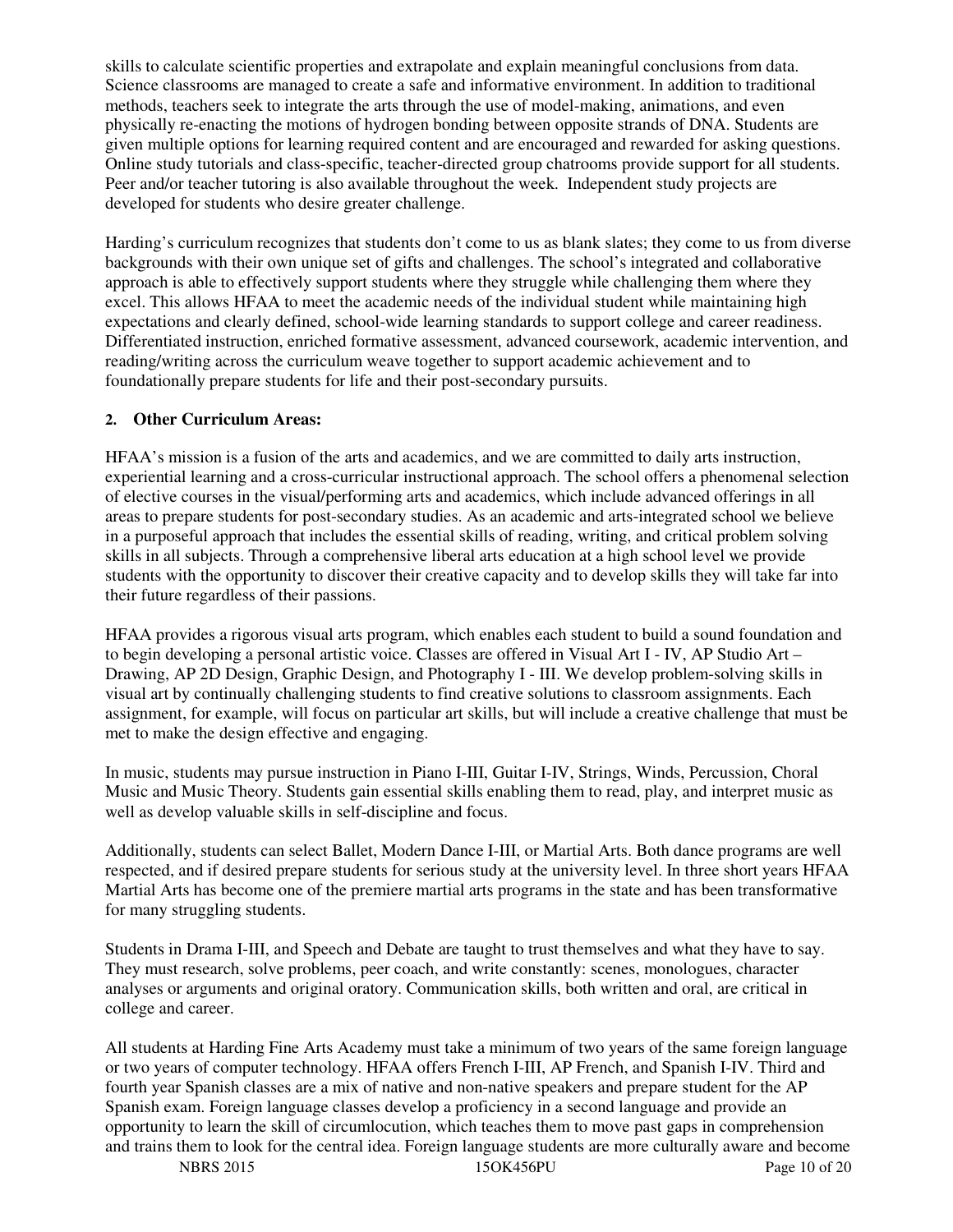better communicators both in the target language and in English. Learning about economic, social, and cultural differences is always incorporated and creates more tolerance and understanding.

Students taking the computer technology route learn basic computer applications, Multimedia Presentations, Web Design and Development, and Graphic Design. Technology courses include the ability to obtain certification in certain platforms such as the Adobe Creative Suite of programs, and they provide a solid post-secondary foundation.

In all our arts/elective classes, students are encouraged to think critically in evaluating their work via formal group critiques, written reviews, or through historical research, writing or discussion. At HFAA, students have the opportunity to incorporate their artistic skills into their core curriculum as they meet the challenge of translating what they know from one subject to another. What does covalent chemical bonding look like in a dance with 40 students? We know. Can art be made in Physics by building a trebuchet and perfecting equations to throw paint-soaked tennis balls across an athletic field? Yes, it can.

HFAA does not select students for enrollment in any program based on grades or aptitude, but placement level is dependent upon ability. All programs are open to all students 9th-12th and elective classes meet daily for the same duration as core classes. Some students seek out the arts solely as enrichment while others become state champions and achieve large scholarships to study at the university level. Both approaches are valid and support the acquisition of essential skill when you treat the arts as seriously as the academics, and academics as creatively as the arts.

#### **3. Instructional Methods and Interventions:**

Instructional methods begin with the needs of students, and teachers apply differentiated strategies as a way to reach all students. As an Oklahoma A+ School, teachers consider the multiple intelligence styles of students as they plan lessons. Struggling students are identified early through pre-enrollment and formative assessments. Teachers have the freedom to control the pacing of concepts, and to reteach if necessary. After-school and NHS peer tutoring are available daily and used widely. The needs of gifted students are met by offering more than 20 AP and advanced level courses spanning every academic and arts program.

Teachers readily incorporate technology through iPads, Promethean board activities, classroom responders, still/video cameras, document projectors, computer labs and department specific technology, such as digital microscopes. Students practice their knowledge, comprehension, and ability to apply content through cooperative groups, inquiry based hands-on activities, Socratic seminars, and quizzes and exams containing questions from all 6 levels of Bloom's Taxonomy. Project-based learning allows students to internalize concepts and demonstrate mastery, such as the Kite and Bridge Building projects in math, the Animation project in science, and the Stanley Milgram project in social studies/language arts.

Interactive lectures, discussions, primary source document analysis, essay writing, and extensive internet research prepare students for the rigor of college. Students are instructed in the use of Cornell Notes, and must complete curriculum specific vocabulary analysis that goes beyond simple definition by requiring students to identify why each term is important. Higher thinking is stressed in all classes, and students are expected to communicate effectively in writing, work within time constraints, and utilize technology.

HFAA uses a tiered RTI approach that includes Academic Intervention (AI), a program developed at Harding focused on supporting subject mastery and strengthening student/teacher/parent accountability. AI is a mandatory study hall held on the last day of each week for students that have missing assignments in one or more classes. Teachers and National Honor Society tutors are available to assist students in completing assignments. When students are required to complete assignments they grow in their mastery of the material and build powerful habits. AI also provides a weekly connection point for parents and teachers that clearly communicates whether or not students are remaining on task and it is a formative indicator for early signs of students struggling academically as well as emotionally. AI has been instrumental in reducing incomplete assignments and increasing student learning as evidenced by greater student eligibility and increased school-wide GPAs.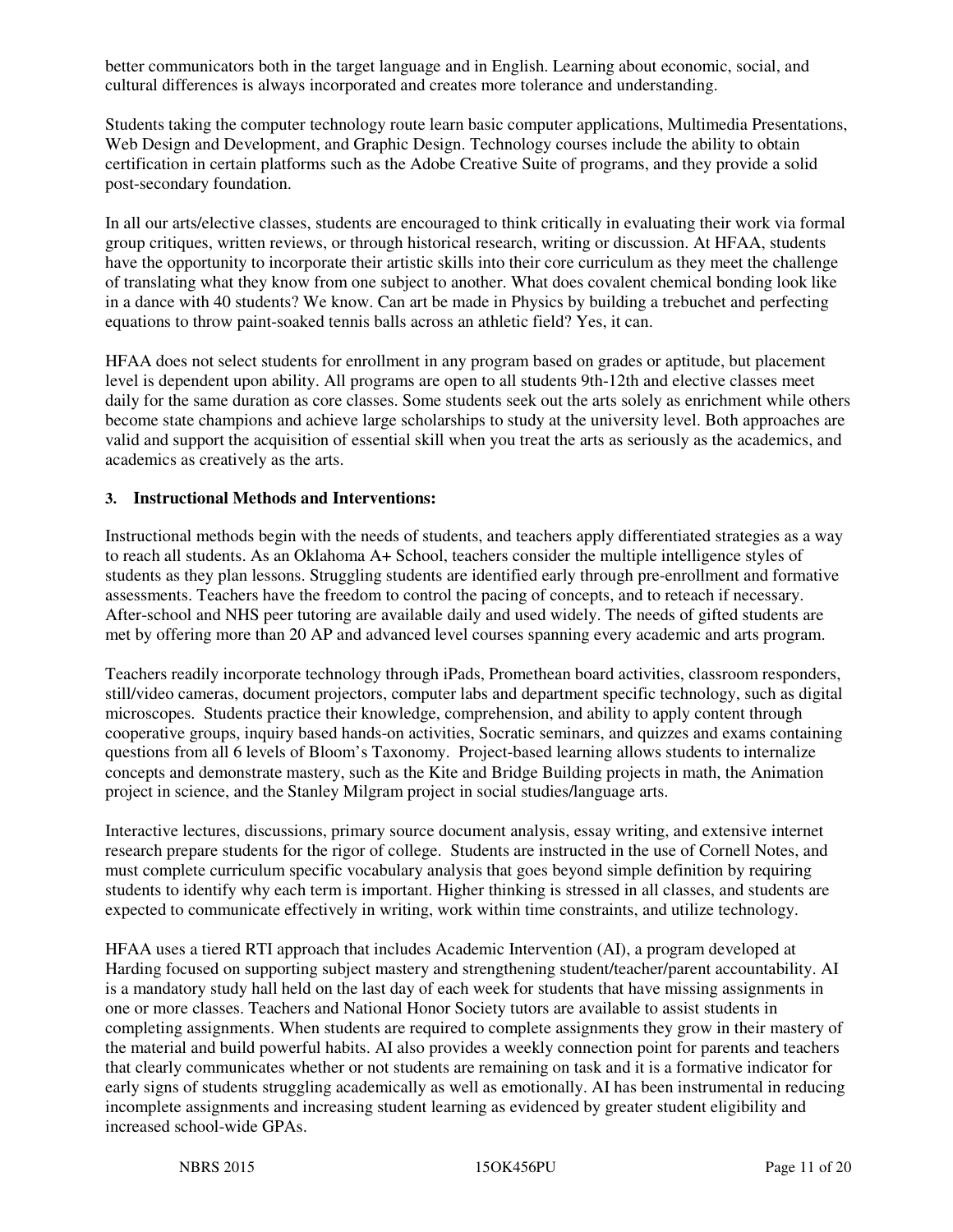#### **1. Assessment Results Narrative Summary:**

HFAA students continue to demonstrate mastery in ELA with a 97% pass rate in English II, especially compared to a district average of 73%. African American students have made steady improvement in language arts with a 3-year average of 94% and Hispanic/Latino students have remained consistently strong with a 5-year average of 97%. Both of these populations out-paced the school's average in Advanced, clearly demonstrating that being a student of color is not a hindrance at HFAA.

After analyzing 2009-2010 testing data, the leadership team decided major changes needed to be made in the math department. Students had historically done well on the English exams, so we knew they could achieve greater success in mathematics. A new department head was hired and we implemented the kind of instruction and interventions that resonated with our students. Through the use of manipulatives, problembased learning, group work, and arts-integrated activities, students began to understand and enjoy mathematics. The improvement in the 2010-2011 test scores was dramatic, jumping almost 40% points (52% to 91%). As the department has grown, the school has continued to hire teachers who are committed to using the types of teaching methods that have resulted in student success.

When analyzing last year's Algebra I and English II scores, we noted the number of students who scored proficient dropped 10 points or more for economically disadvantaged students, although the number who scored Advanced actually increased. Digging deeper, we discovered 67% of our special education students qualify for Free/Reduced Lunch. In 2013-2014 the State of Oklahoma eliminated modified assessments for Special Education students, resulting in a lower number of these students passing statewide, thus accounting for the lowered proficiency figure among HFAA's disadvantage students. In prior years, 100% of HFAA Special Education students scored proficient or higher. As with all of our students who do not pass their endof-instruction exams, the teachers and counselors analyze individual test results to identify areas of deficiencies and then developed individualized remediation plans. Likewise, this data analysis is used school wide to build on our instructional success and determine necessary adjustments in curriculum.

## **2. Assessment for Instruction and Learning and Sharing Assessment Results:**

Harding Fine Arts Academy uses a variety of assessments to gauge students' educational progress. State End-of-Instruction (EOI) tests, PLAN and ACT, PSAT, and Advanced Placement tests provide students, parents, teachers, and the school valuable feedback regarding students' and program strengths and weaknesses. This information allows the school to make data-driven decisions regarding new initiatives to improve student achievement and what professional development teachers need to implement them. This ongoing process results in a culture of continuous school improvement and is one of the reasons HFAA's student pass rates are 15 to 25 points higher than district averages on state exams .

When our students score lower than we feel their abilities warrant, on-going data analysis allows us to determine where we can improve instruction to guide student success. For example, EOI scores dropped last year with the elimination of modified assessments for special education students except for US History which had a remarkable 99% pass rate (all students except one) including special education students. We recognized the exceptional talents of our US History teacher and transitioned a portion of her day to allow for teacher mentoring to help replicate successful techniques.

In another instance, we analyzed the types of questions in Biology, HFAA's lowest EOI, and determined that reading comprehension and graphic data analysis were key components to student success. Additionally, 2014 ACT data indicated the school's average score had dropped due to lower reading results. Since our students regularly score in the upper 90's on the English II & III EOI exams, we were surprised by this indicator; however, Biology EOI scores corroborated this finding. Consequently, this year's professional development has focused on teaching reading, vocabulary, and graphic analysis strategies in all content areas. Moreover, because we draw from several public/private middle schools, our students do not come to us with a known set of skills. Students can have serious gaps in their educational preparation, which we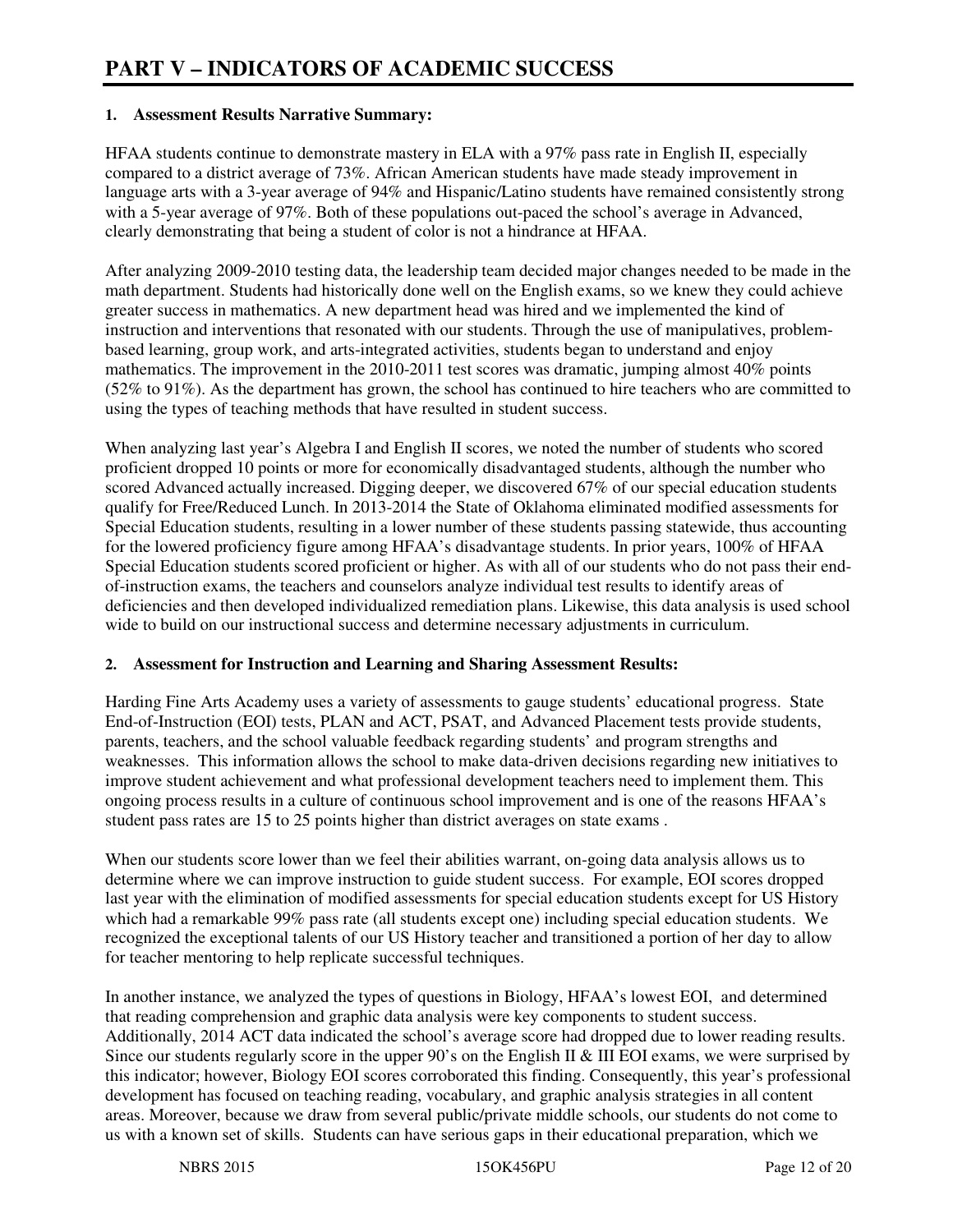need to identify early to provide needed interventions. Now all incoming students for the 2015-16 school year will take a math and reading pre-test, so that our teachers can be more focused in remediation lessons for struggling students.

HFAA continually shares and celebrates this journey with stakeholders through newsletters, assemblies, our website, social media, parent e-mail blasts, presentations to stakeholder groups, community tours/events, and through local and state newspapers.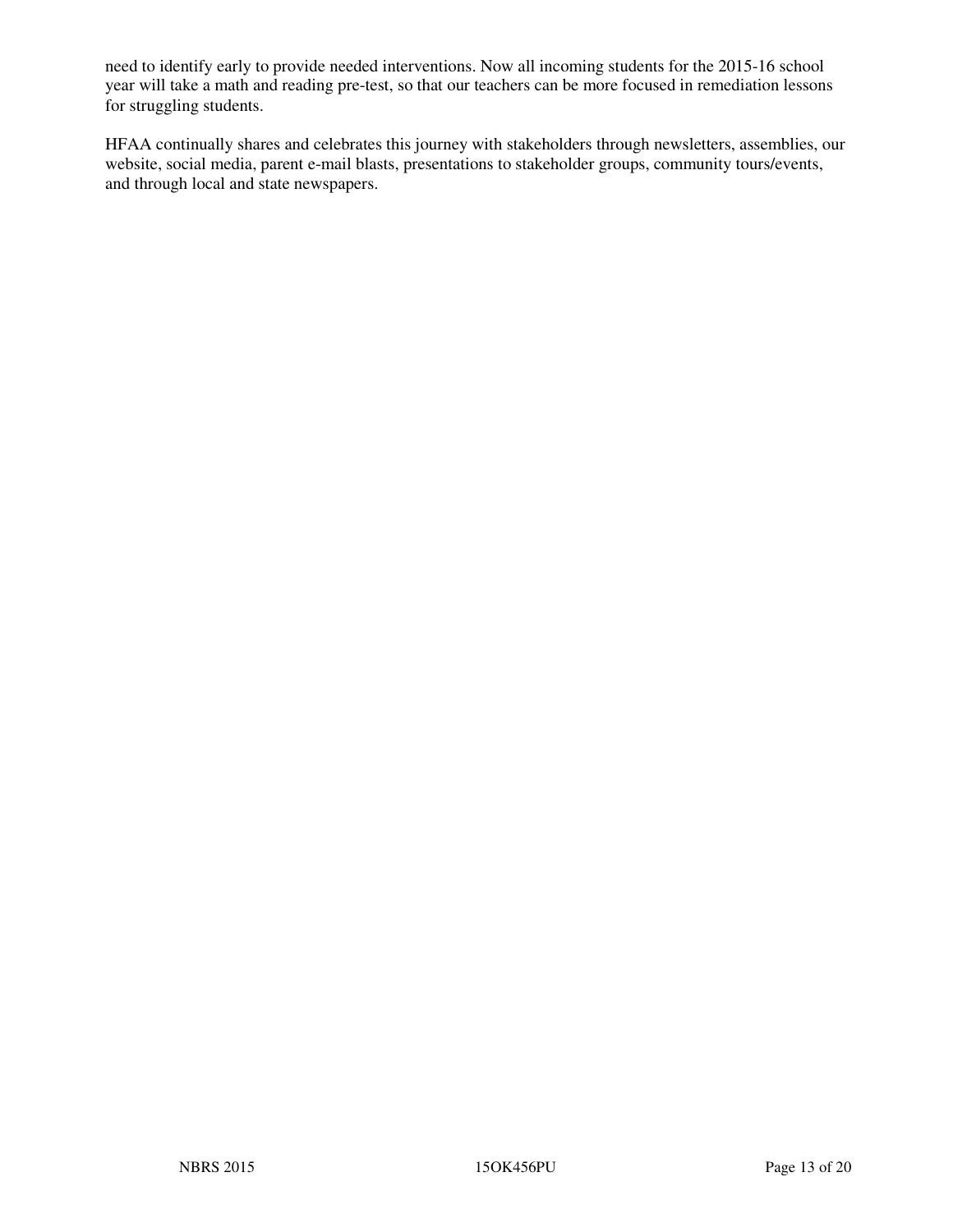# **1. School Climate/Culture**

School culture is an essential element in creating a successful working environment, for both students and faculty. While it is intangible, it is not necessarily undefinable. At Harding Fine Arts Academy we share a sense of purpose and values, norms of continuous learning and improvement, collaborative collegial relationships, as well as our experiences in the classroom. Equally important to our culture are empowerment, innovation, leadership, and teamwork. Teachers eagerly share their successes and feel safe to seek advice when they struggle. Likewise, students are encouraged to share their experiences with one another and work together as colleagues toward an end goal in many different aspects of their educational journey. In student leadership, academics, the arts, and co-curricular activities, students are expected to collaborate to accomplish tasks in and out of the classroom. Both students and teachers are inspired in an atmosphere of support where creativity and hard work are valued.

Adopting the name from our mascot, both current students and graduates often refer to our Firehawk Family. A recent student survey indicated that 96% felt there was at least one faculty member they could trust and confide in, and 94% agreeing or strongly agreeing that the principal and teachers have high expectations of them. From their first visit while student shadowing, to their new student orientation, through their sophomore slump, and to their final senior dinner, students are welcomed as they are, but challenged to grow academically, artistically, emotionally and socially. The principles of relationship, relevance, and rigor in the classroom intertwine and extend to the many co-curricular activities in which students are encouraged to participate. With more than a dozen clubs or teams, students participate in physical, social and extended learning opportunities.

In so much as we strive to create a culture at school, we also recognize that students and their families bring their own culture from home. As HFAA a charter school, students come to us from a variety of different backgrounds and educational experiences. The one unifying strand is that at Harding, students are respected for their differences. While we expect each student to achieve to their abilities, we do not expect everyone to fit a certain mold. We recognize that it is out of our differences and unique experiences that we become more successful, creative, and strong as individuals and a community. It is the respect for diversity, appreciation and interweaving of experiences of each student, teacher, administrator, and staff member that creates the Firehawk family.

# **2. Engaging Families and Community**

The strength of HFAA's programs and student success can often be traced directly to the ways in which we connect with all stakeholders. Our strategies are designed to cultivate and strengthen partnerships with area arts and education organizations, and foster support and involvement from students and their families.

Characterizing our mission and bringing focus from the arts and education community to our school, HFAA established its Leadership in Arts & Education Award, now in its third year. The John & Joy Reed Belt Award for Leadership in Arts & Education recognizes a person or people who have heightened visibility for arts education and demonstrated systemic and sustainable results in support of learning in the arts or through the arts.

Last summer, HFAA organized it's first-ever 'Hawkstock Music Festival. In the months prior to event, volunteers comprised of HFAA students, parents, and staff painstakingly renovated a 3,500-seat facility, and worked to bring in local and area performing artists and food vendors. The renovation of this circa-1947 amphitheater stands to benefit the community as whole, as other groups are now enjoying this beautiful venue, including a local community theater company. Slated to become an annual event, the second 'Hawkstock festival will take place September 2015.

Each March for the past decade, HFAA hosts a community arts festival, drawing visual and performing artists from across the city while also featuring works from Harding students. The "Ignite the Arts" event is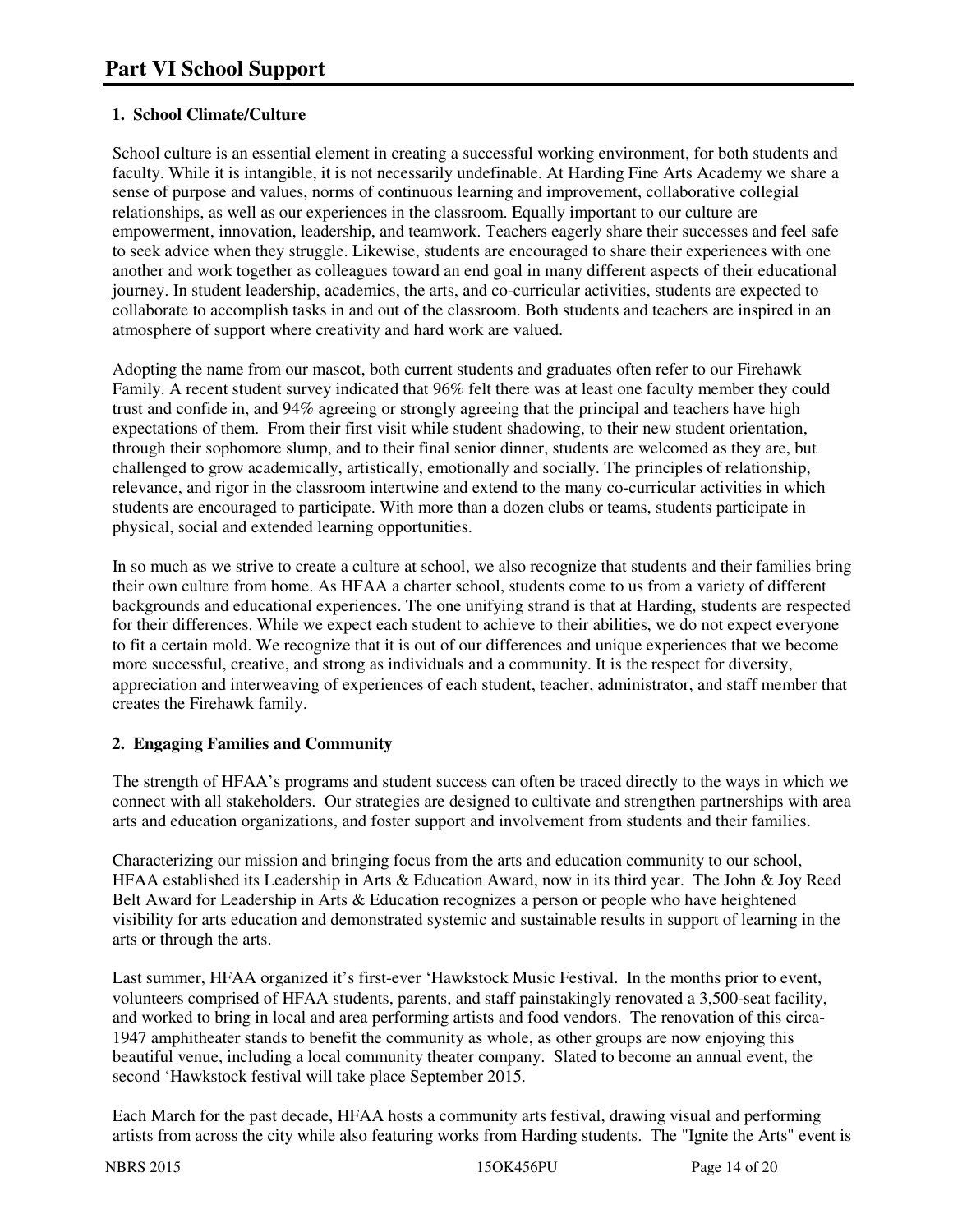held in conjunction with ArtSpark, HFAA's annual student art competition open to elementary and middle school students throughout the metropolitan area. More than 100 students take part from a growing number of area public and private schools.

HFAA students and parents are also required to complete 10 service hours per semester to aid the school and community. Service efforts include after school mentoring and tutoring, volunteering at local nonprofit organizations, and through workdays to repair and renovate the school building and maintain the grounds.

Partnerships are forged with outside organizations to leverage programs and increase student opportunities. When Harding first initiated its ballet program we partnered with Ballet Oklahoma to write a grant and bring in one of their instructors. HFAA's facilities do not allow for ceramics in our visual arts program, so we partner with Oklahoma Contemporary to provide free classes for our students on days we are not in session.

HFAA also takes part in mentoring programs to benefit local at-risk youth. Since 2009, through a partnership with Rocktown Youth Mentoring in Oklahoma City, Harding teachers, students and staff engage targeted youth in rock-climbing and cycling activities, enabling them to gain the confidence to face the world with a healthier outlook. HFAA's local chapter of the National Honor Society and Key Club organize a wide variety of activities that benefit the community, ranging from blood and food drives to peer tutoring and holiday gifts for children in foster care.

These are just a few ways in which Harding embraces a leadership role in our community for the benefit of our students, our school, education and the arts.

#### **3. Professional Development**

Harding believes that great teachers develop great students. In fact, nothing has a more powerful schoolrelated impact on student learning than highly effective teachers with a relentless commitment to personal and professional growth. The school's culture revolves around the belief that there is always room for growth, and as teachers and leaders we model this for each other and our students.

Professional development (PD) at Harding falls into three main categories and is directly driven by assessment of student and teacher needs: 1) workshops and seminars designed to increase skill in instructional methodology, such as attendance at AP conferences or ongoing technology integration training, 2) presentations that help teachers support students socially and emotionally such as suicide prevention, bullying awareness, and advisory training, and 3) collaborative efforts to address students' academic needs as particularly identified through analysis of test results, such as the need to teach reading and vocabulary strategies, and graph and chart analysis in every class.

Professional development begins the moment a teacher joins our faculty. New teachers participate in a mini-conference dedicated to Harding's mission and culture, and then they are paired with a mentor teacher for the remainder of the year. We have high expectations for our student and teachers, but we also strive to provide the necessary tools and support for individual growth.

As a demonstration school for Oklahoma A+, HFAA also participates in a variety of workshops and conferences that address our school's mission of arts integration and cross-curricular study. Teachers build their depth of understanding of the A+ Eight Essentials and how to incorporate these into their lesson planning.

Harding's commitment to ongoing professional development is evidenced in our yearly schedule, which includes nine additional PD days in our calendar. HFAA's highly qualified staff is included in both the planning and often the presentation of best practices to empower and develop teacher leaders. Each faculty member is an instrumental component to the school's improvement as a professional learning community.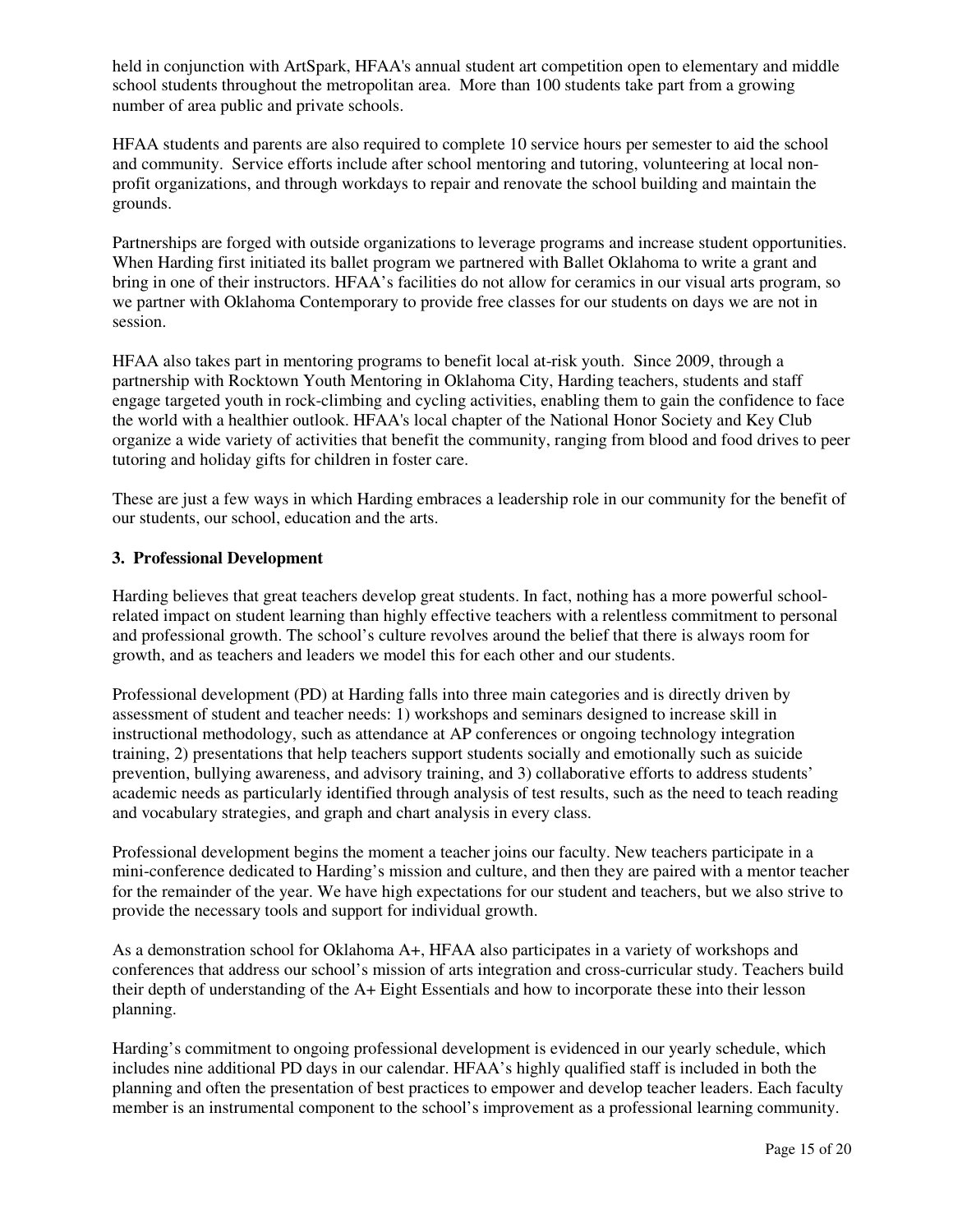In all professional development activities, great effort is made to model the learning environment we expect in the classroom by incorporating best practices such as collaborative grouping and inquiry based problem solving. It is out of this environment that innovative programs like Academic Intervention have grown and flourished.

We see every student's learning as every teacher's responsibility and we know this is best accomplished when we work together to create a learning community focused on student achievement and professional growth.

#### **4. School Leadership**

Harding owes much of its success to a philosophy of leadership focused on student achievement and stakeholder empowerment. HFAA is governed by a dynamic, innovative board whose 18 members serve as valuable resources in the areas of business, education, philanthropy, the arts, and parent involvement. The board is responsible for establishing school policy, hiring and evaluating the principal/superintendent, and providing for the financial stability of the school, including raising additional funds. The relationship between the board and the principal is one of open communication and respect for roles and boundaries.

As the instructional leader, the principal communicates high expectations for academic and creative achievement to teachers, students, and stakeholders. The principal/superintendent is also responsible for the day-to-day operation of the school, including state/federal monitoring and reporting, development and oversight of school finances, community and stakeholder relationships, facility management, and personnel recruitment, support, and evaluation.

Reporting to the principal/superintendent is a distinctive leadership team comprised of an assistant principal, a director of operations, a guidance counselor, a parent liaison, and department chairs. The assistant principal duties include discipline, academic intervention, assisting the principal with teacher support and evaluation, and serving as athletic director. Our director of operations oversees procurement, daily finances, and the school's SIS. HFAA's counselor and parent liaison work closely with parents/guardians, faculty and staff to support student success and identify student needs. Behavioral challenges are quickly addressed to maintain a supportive atmosphere of serious academic and artistic endeavor.

The school's commitment to relationships, relevance, and rigor is constantly evidenced by the leadership team. Leadership meets frequently, focusing upon and evaluating ways to empower teachers and students to take educational risks, incorporate and utilize resources, and find creative and innovative solutions. Due to a lack of funding for maintenance and improvements in a building opened in the 1920s, it is not uncommon to see leadership step in with a mop or wrench where needed. Our philosophy is to do what it takes to provide a safe and nurturing atmosphere where students can learn and grow.

An advantage to Harding's structure is the ability to address opportunities and challenges quickly. For example, when an extended day schedule was enacted to make up snow days, the students and teachers found they benefited from the longer class periods. After stakeholder input, the Board approved extending HFAA's instructional day permanently, resulting in 8.7 instructional days beyond the state minimum and 9 additional professional development days to better focus on student achievement and the mission of the school.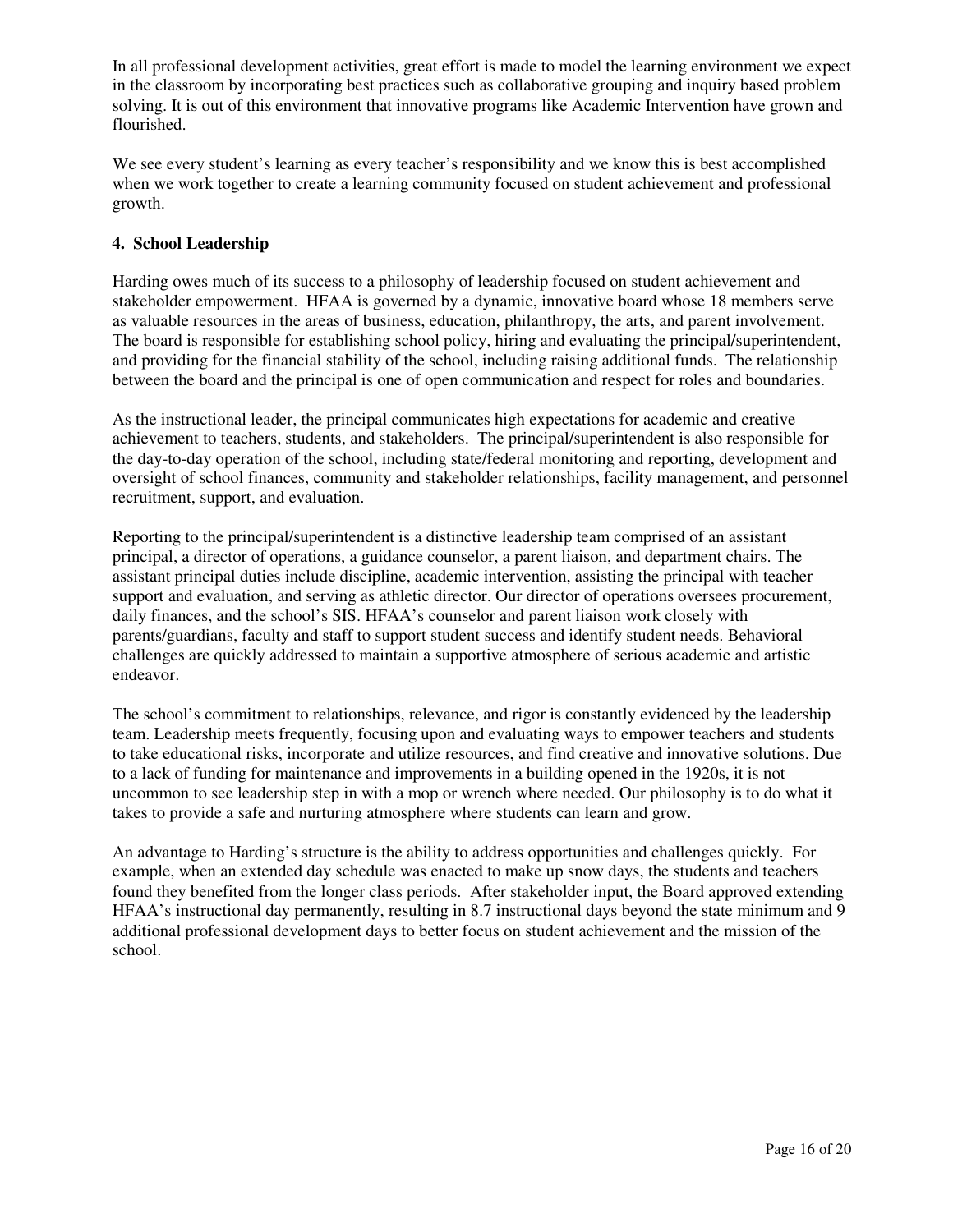# **STATE CRITERION--REFERENCED TESTS**

| <b>Subject:</b> Math                        | Test: Algebra I - End-of-Instruction Exam |  |  |
|---------------------------------------------|-------------------------------------------|--|--|
|                                             | OSTP Spring 2014                          |  |  |
| <b>All Students Tested/Grade: 9</b>         | <b>Edition/Publication Year: 2012</b>     |  |  |
| <b>Publisher:</b> CTB/McGraw Hill Education |                                           |  |  |

| School Year                      | 2013-2014       | 2012-2013      | 2011-2012       | 2010-2011 | 2009-2010        |
|----------------------------------|-----------------|----------------|-----------------|-----------|------------------|
| Testing month                    | Apr             | Apr            | Apr             | Apr       | Apr              |
| <b>SCHOOL SCORES*</b>            |                 |                |                 |           |                  |
| Proficient and above             | 91              | 89             | 93              | 91        | 52               |
| Advanced                         | 37              | 25             | 30              | 28        | $\overline{4}$   |
| Number of students tested        | $\overline{54}$ | 55             | $\overline{57}$ | 46        | 48               |
| Percent of total students tested | 100             | 100            | 100             | 100       | 100              |
| Number of students tested with   |                 |                |                 |           |                  |
| alternative assessment           |                 |                |                 |           |                  |
| % of students tested with        | $\overline{0}$  | $\overline{0}$ | $\overline{0}$  | $\theta$  | $\overline{0}$   |
| alternative assessment           |                 |                |                 |           |                  |
| <b>SUBGROUP SCORES</b>           |                 |                |                 |           |                  |
| 1. Free and Reduced-Price        |                 |                |                 |           |                  |
| Meals/Socio-Economic/            |                 |                |                 |           |                  |
| <b>Disadvantaged Students</b>    |                 |                |                 |           |                  |
| Proficient and above             | 82              | 97             | 91              | 93        | 44               |
| Advanced                         | 32              | 32             | 31              | 21        | $\overline{0}$   |
| Number of students tested        | 34              | 31             | 32              | 29        | 25               |
| 2. Students receiving Special    |                 |                |                 |           |                  |
| <b>Education</b>                 |                 |                |                 |           |                  |
| Proficient and above             |                 |                |                 |           |                  |
| Advanced                         |                 |                |                 |           |                  |
| Number of students tested        |                 |                |                 |           |                  |
| 3. English Language Learner      |                 |                |                 |           |                  |
| <b>Students</b>                  |                 |                |                 |           |                  |
| Proficient and above             |                 |                |                 |           |                  |
| Advanced                         |                 |                |                 |           |                  |
| Number of students tested        |                 |                |                 |           |                  |
| 4. Hispanic or Latino            |                 |                |                 |           |                  |
| <b>Students</b>                  |                 |                |                 |           |                  |
| Proficient and above             | 89              | 91             | 100             | 91        | 50               |
| Advanced                         | 56              | 25             | 14              | 18        | $\boldsymbol{0}$ |
| Number of students tested        | $\overline{9}$  | 12             | $\overline{7}$  | 11        | $\overline{4}$   |
| 5. African- American             |                 |                |                 |           |                  |
| <b>Students</b>                  |                 |                |                 |           |                  |
| Proficient and above             | 92              | 93             | 79              | 84        | 29               |
| Advanced                         | $\overline{0}$  | 13             | 14              | 8         | $\boldsymbol{0}$ |
| Number of students tested        | 13              | 10             | 14              | 13        | $\overline{7}$   |
| <b>6. Asian Students</b>         |                 |                |                 |           |                  |
| Proficient and above             |                 |                |                 |           |                  |
| Advanced                         |                 |                |                 |           |                  |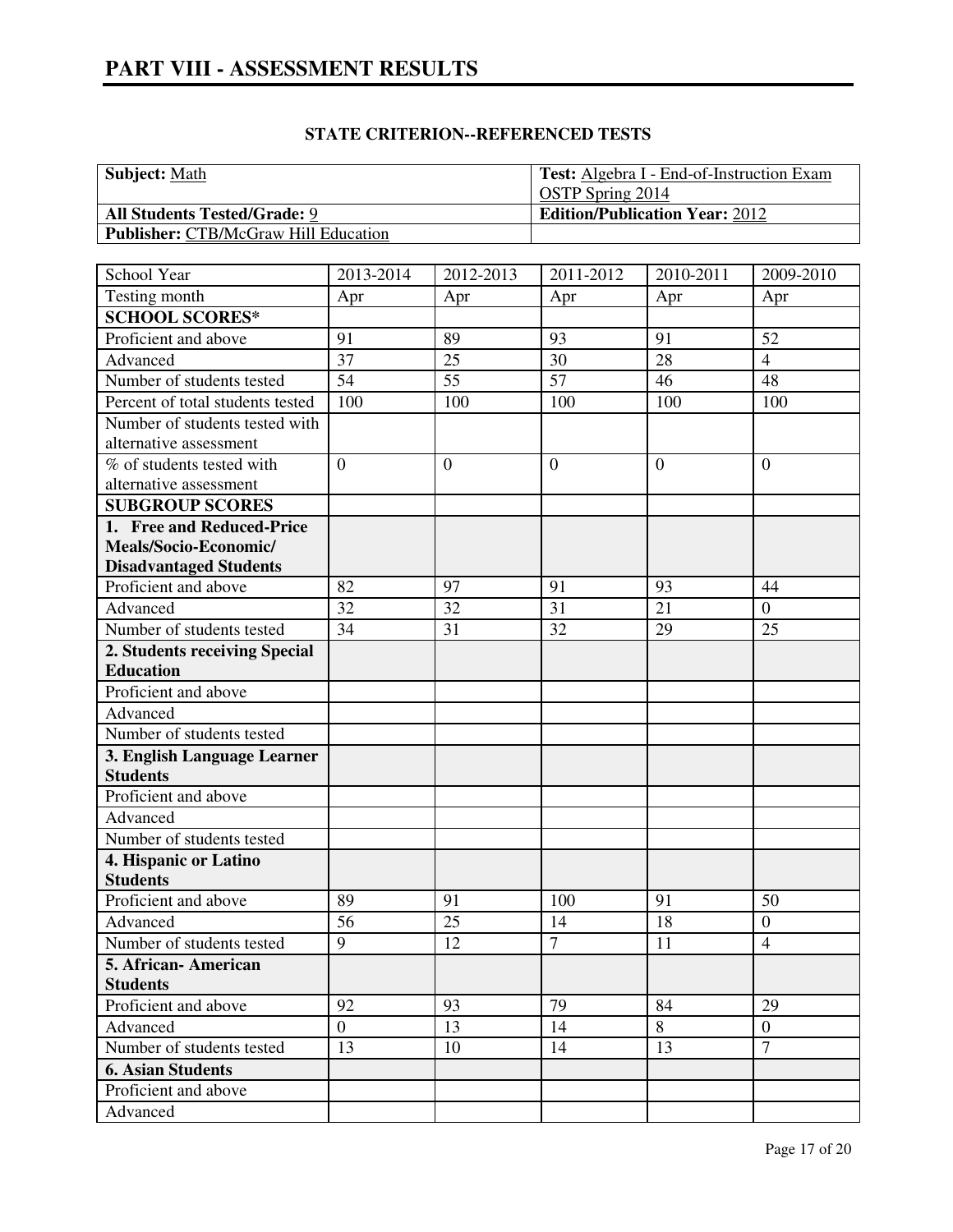| School Year                      | 2013-2014 | 2012-2013 | 2011-2012 | 2010-2011 | 2009-2010      |
|----------------------------------|-----------|-----------|-----------|-----------|----------------|
| Number of students tested        |           |           |           |           |                |
| 7. American Indian or            |           |           |           |           |                |
| <b>Alaska Native Students</b>    |           |           |           |           |                |
| Proficient and above             |           |           |           |           |                |
| Advanced                         |           |           |           |           |                |
| Number of students tested        |           |           |           |           |                |
| 8. Native Hawaiian or other      |           |           |           |           |                |
| <b>Pacific Islander Students</b> |           |           |           |           |                |
| Proficient and above             |           |           |           |           |                |
| Advanced                         |           |           |           |           |                |
| Number of students tested        |           |           |           |           |                |
| 9. White Students                |           |           |           |           |                |
| Proficient and above             | 87        | 91        | 100       | 100       | 60             |
| Advanced                         | 43        | 27        | 36        | 56        | $\overline{7}$ |
| Number of students tested        | 30        | 22        | 28        | 18        | 30             |
| 10. Two or More Races            |           |           |           |           |                |
| identified Students              |           |           |           |           |                |
| Proficient and above             |           |           |           |           |                |
| Advanced                         |           |           |           |           |                |
| Number of students tested        |           |           |           |           |                |
| 11. Other 1: Other 1             |           |           |           |           |                |
| Proficient and above             |           |           |           |           |                |
| Advanced                         |           |           |           |           |                |
| Number of students tested        |           |           |           |           |                |
| 12. Other 2: Other 2             |           |           |           |           |                |
| Proficient and above             |           |           |           |           |                |
| Advanced                         |           |           |           |           |                |
| Number of students tested        |           |           |           |           |                |
| 13. Other 3: Other 3             |           |           |           |           |                |
| Proficient and above             |           |           |           |           |                |
| Advanced                         |           |           |           |           |                |
| Number of students tested        |           |           |           |           |                |

**NOTES:** We have noted the number of economically disadvantaged students who scored proficient has decreased from 2013 to 2014. State testing changed from 2013 to 2014 to eliminate modified tests for Special Education students, which substantially affected their proficiency rate. Since a full 67% of HFAA's 2014 Special Education students were economically disadvantaged, the overall proficiency rate for Free/Reduced Students was adversely affected.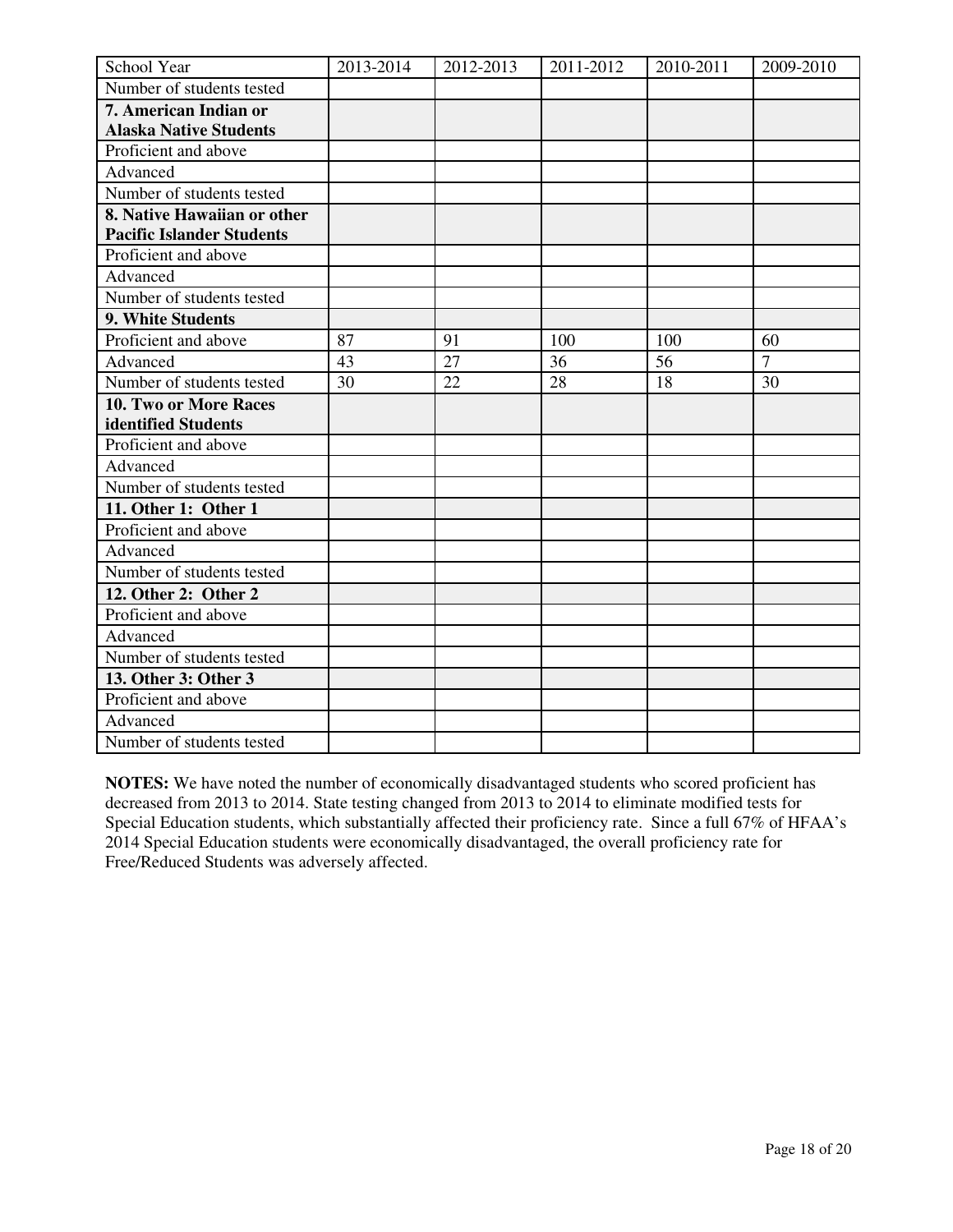# **STATE CRITERION--REFERENCED TESTS**

| <b>Subject:</b> Reading/ELA                 | <b>Test:</b> English II - End-of-Instruction Exam |
|---------------------------------------------|---------------------------------------------------|
|                                             | OSTP Spring 2014                                  |
| <b>All Students Tested/Grade: 10</b>        | <b>Edition/Publication Year: 2012</b>             |
| <b>Publisher: CTB/McGraw Hill Education</b> |                                                   |

| School Year                                    | 2013-2014      | 2012-2013        | 2011-2012        | 2010-2011      | 2009-2010      |
|------------------------------------------------|----------------|------------------|------------------|----------------|----------------|
| Testing month                                  | Apr            | Apr              | Apr              | Apr            | Apr            |
| <b>SCHOOL SCORES*</b>                          |                |                  |                  |                |                |
| Proficient and above                           | 97             | 97               | 98               | 94             | 96             |
| Advanced                                       | 32             | 31               | 36               | 50             | 60             |
| Number of students tested                      | 74             | 74               | 55               | 68             | 47             |
| Percent of total students tested               | 100            | 100              | 100              | 100            | 100            |
| Number of students tested with                 |                |                  |                  |                |                |
| alternative assessment                         |                |                  |                  |                |                |
| % of students tested with                      | $\overline{0}$ | $\boldsymbol{0}$ | $\boldsymbol{0}$ | $\overline{0}$ | $\overline{0}$ |
| alternative assessment                         |                |                  |                  |                |                |
| <b>SUBGROUP SCORES</b>                         |                |                  |                  |                |                |
| 1. Free and Reduced-Price                      |                |                  |                  |                |                |
| Meals/Socio-Economic/                          |                |                  |                  |                |                |
| <b>Disadvantaged Students</b>                  |                |                  |                  |                |                |
| Proficient and above                           | 87             | 98               | 94               | 90             | 95             |
| Advanced                                       | 31             | 25               | 30               | 33             | 50             |
| Number of students tested                      | 54             | 40               | 33               | 30             | 20             |
| 2. Students receiving Special                  |                |                  |                  |                |                |
| <b>Education</b>                               |                |                  |                  |                |                |
| Proficient and above                           |                |                  |                  |                |                |
| Advanced                                       |                |                  |                  |                |                |
| Number of students tested                      |                |                  |                  |                |                |
| 3. English Language Learner<br><b>Students</b> |                |                  |                  |                |                |
| Proficient and above                           |                |                  |                  |                |                |
| Advanced                                       |                |                  |                  |                |                |
|                                                |                |                  |                  |                |                |
| Number of students tested                      |                |                  |                  |                |                |
| 4. Hispanic or Latino<br><b>Students</b>       |                |                  |                  |                |                |
| Proficient and above                           | 100            | 92               | 100              | 91             | 100            |
| Advanced                                       | 33             | $\overline{8}$   | 71               | 36             | 100            |
| Number of students tested                      | 18             | 13               | $\overline{7}$   | 11             | 3              |
| 5. African-American                            |                |                  |                  |                |                |
| <b>Students</b>                                |                |                  |                  |                |                |
| Proficient and above                           | 94             | 95               | 93               | 78             | 83             |
| Advanced                                       | 33             | 24               | 13               | 11             | 25             |
| Number of students tested                      | 18             | 21               | 15               | 9              | 12             |
| <b>6. Asian Students</b>                       |                |                  |                  |                |                |
| Proficient and above                           |                |                  |                  |                |                |
| Advanced                                       |                |                  |                  |                |                |
| Number of students tested                      |                |                  |                  |                |                |
| 7. American Indian or                          |                |                  |                  |                |                |
| <b>Alaska Native Students</b>                  |                |                  |                  |                |                |
| Proficient and above                           |                |                  |                  |                |                |